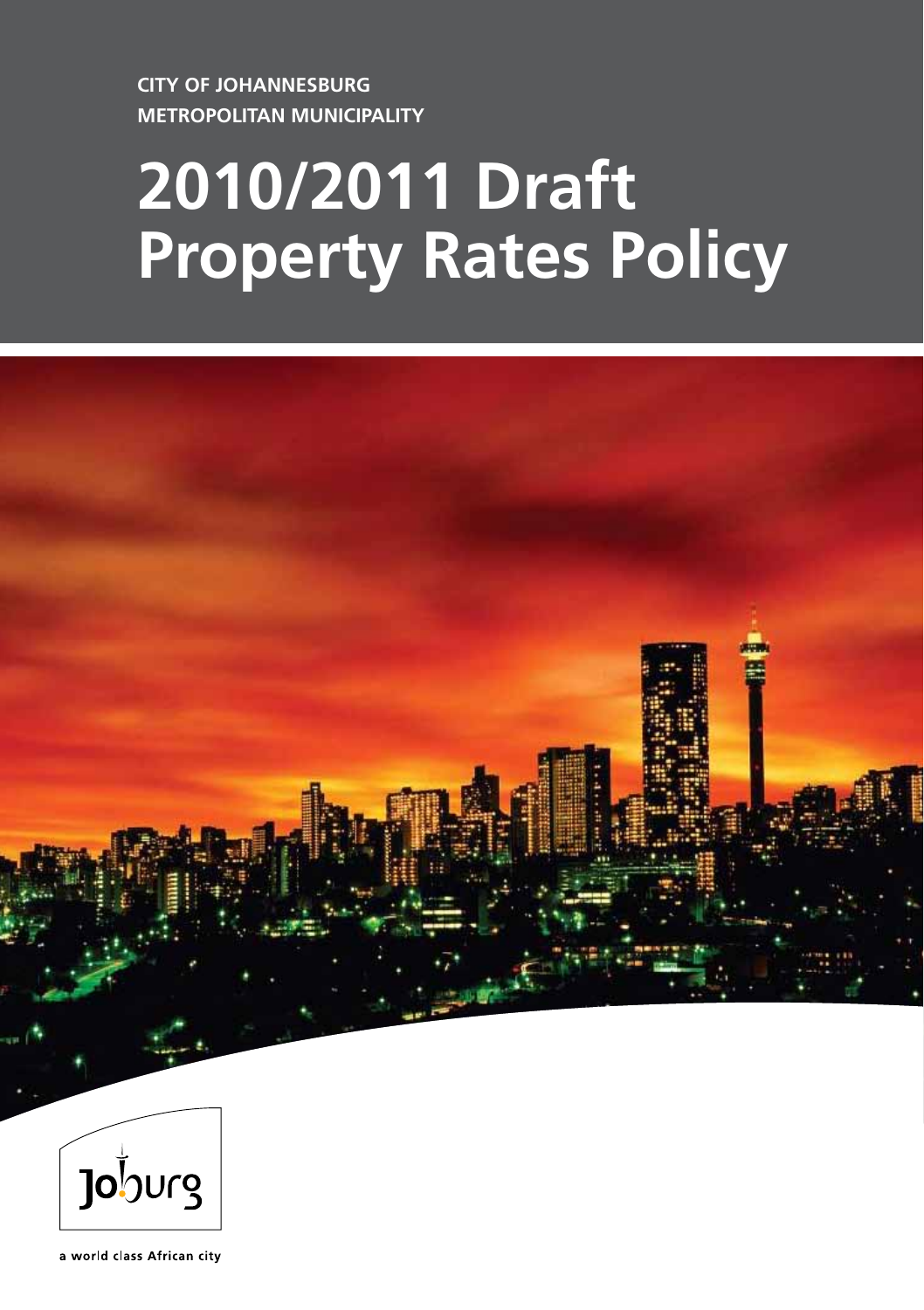## Table of Contents

INTERPRETATION

LEGISLATIVE BACKGROUND

OPERATIONAL BACKGROUND

OBJECTIVES OF THE POLICY

DATE OF IMPLEMENTATION

ANNUAL OPERATING BUDGET

CATEGORIES OF PROPERTY FOR LEVYING OF DIFFERENTIAL RATES

CLARIFICATION OF CATEGORIES OF PROPERTY

CATEGORIES OF OWNERSHIP FOR PURPOSES OF EXEMPTIONS, REDUCTIONS AND REBATES

CONDITIONS APPLICABLE TO REBATES FOR CATEGORIES OF OWNERSHIP

CERTIFICATE OF OCCUPANCY

SPECIAL RATING AREAS

COSTS AND BENEFITS RELATING TO REBATES AND PHASING IN

ILLEGAL USE OF A PROPERTY

PHASING IN OF RATES ON NEWLY RATABLE PROPERTY

LIABILITY FOR RATES

DEALING WITH APPLICATIONS

INSPECTION OF AND OBJECTIONS TO AN ENTRY IN THE VALUATION ROLL

PUBLICATION OF RESOLUTIONS LEVYING RATES

CONCLUSION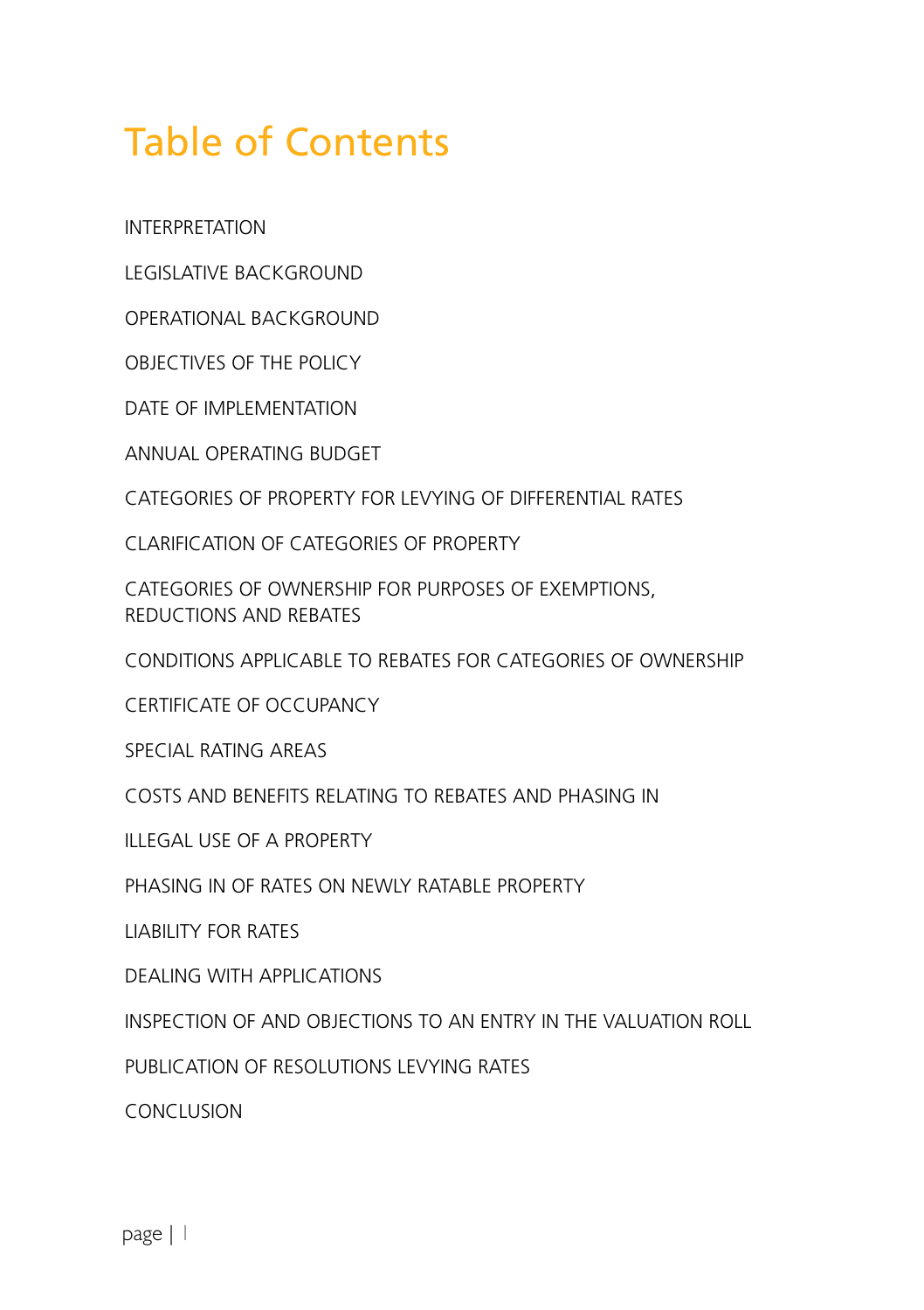### 1 INTERPRETATION

(1) In this Policy, any word or expression to which a meaning has been assigned in the Act bears that meaning and, unless the context otherwise indicates –

**"the Act"** means the Local Government: Municipal Property Rates Act 6 of 2004;

**"bona fide agricultural/ farming purposes"** means farming/agricultural land or property:

- (i) zoned as agricultural/farming and used predominantly for bona fide farming purposes, excluding property used for purposes of eco-tourism or a game farm; and
- (ii) the owner of which is taxed by the South African Revenue Services as a farmer;

**"Certificate of Occupancy"** means the certificate of occupancy issued by the Council in terms of section 14 of the National Building Regulations and Building Standards Act 103 of 1977;

**"City of Johannesburg Poverty Index"** means the poverty index determined by Council from time to time which index identifies levels of financial need in terms of the City's Expanded Social Package;

**"consent use"** means the purpose for which land may lawfully be used and on which buildings may be erected and used only with the consent of the Council;

#### **"Council"** means –

- (a) the Metropolitan Municipality of the City of Johannesburg established by Provincial Notice No. 6766 of 2000, as amended, exercising its legislative and executive authority through its municipal Council; or
- (b) its successor in title; or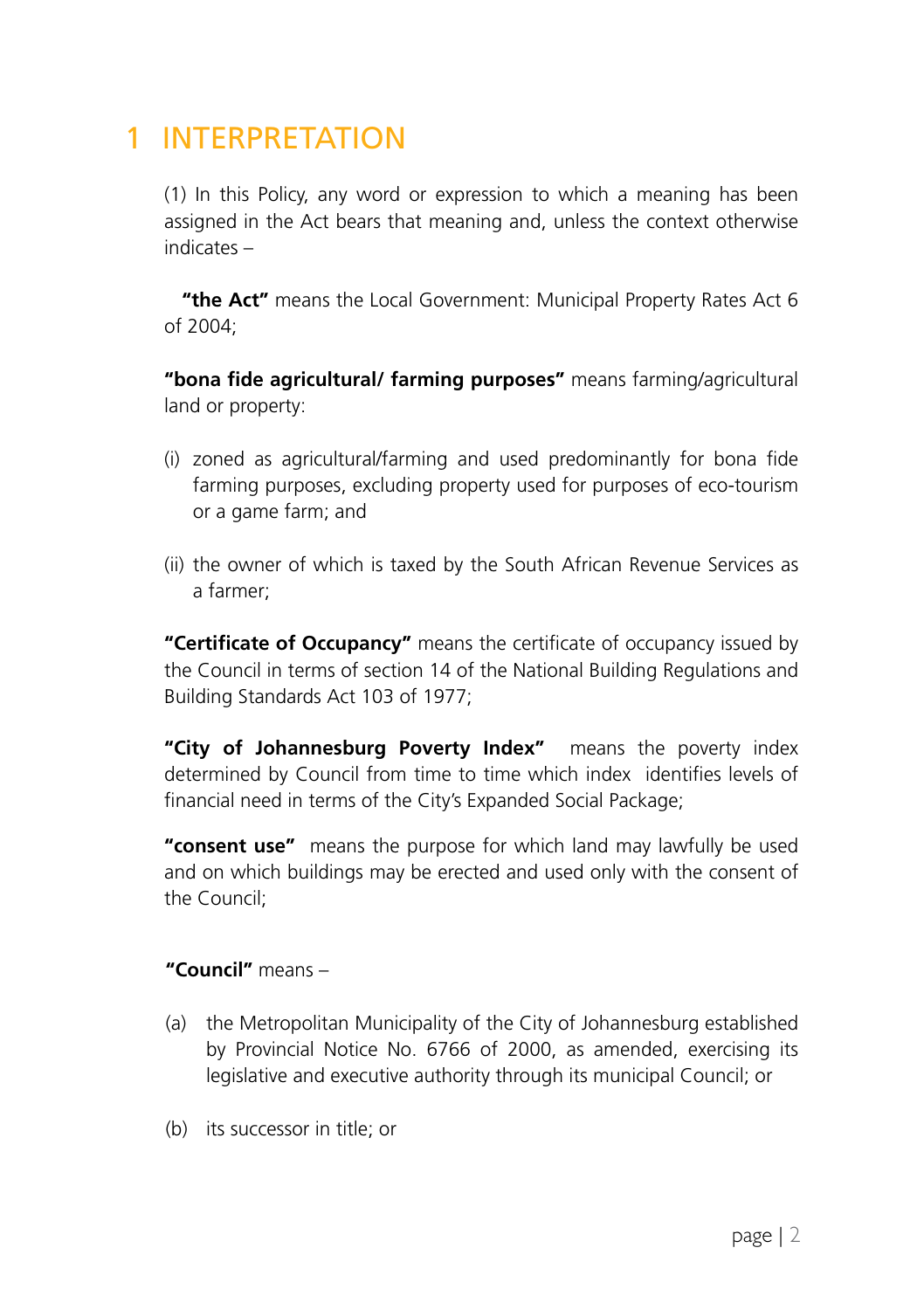- (c) a structure or person exercising a delegated power or carrying out an instruction, where any power in this policy has been delegated or subdelegated, or an instruction given, as contemplated in section 59 of the Systems Act; or
- (d) in respect of ownership of property, rateability and liability for rates, a service provider fulfilling a responsibility assigned to it through a service delivery agreement in terms of section 81(2) of the Systems Act or any other law,

as the case may be;

**"current monthly rates"** means the rate levied on a property in the month immediately preceding the month in which application for a rebate is made, if such application is required in terms of this Policy, and in all other events, the month preceding the month in which the rebate will come into operation;

**"financial year"** means any period commencing on 1 July of a calendar year and ending on 30 June of the next succeeding calendar year;

**"Indigents"** means persons registered as indigent persons in terms of the Credit Control and Debt Collection By-laws of the Council;

**"inner city"** means the Johannesburg central business district as determined by Council from time to time;

**"MFMA"** means the Local Government: Municipal Finance Management Act 56 of 2003:

 **"municipal property"** means property owned, vested or under the control and management of the Council or it's service provider in terms of any applicable legislation;

**"public service infrastructure"** means public service infrastructure as defined in the Municipal Property Rates Act 6 of 2004;

**"rateable property"** means property on which the Council may in terms of sections 2 and 7 of the Act levy a rate, excluding property fully excluded from the levying of rates in terms of section 17 of the Act;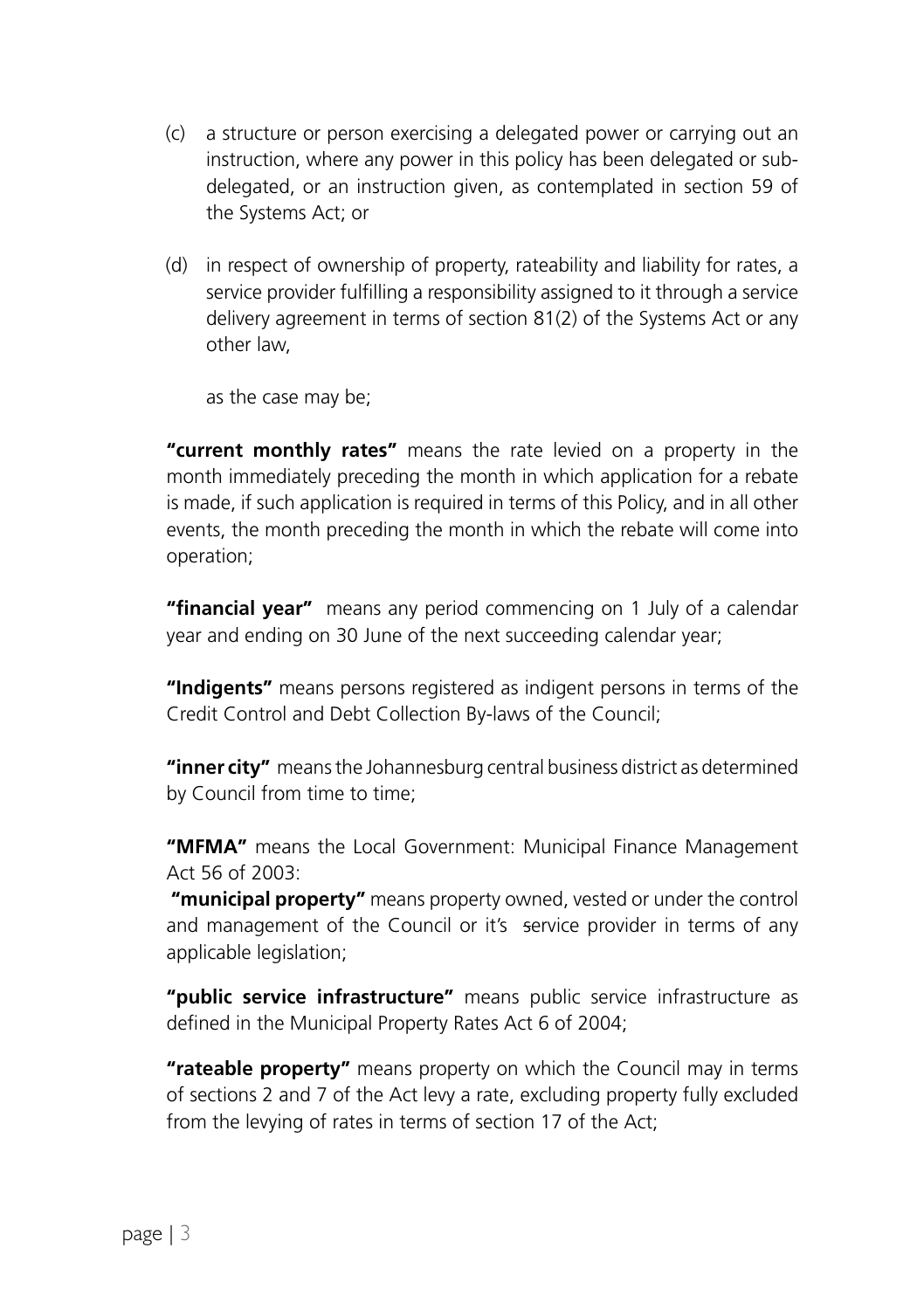**"ratepayer"** means any owner of rateable property as well as any owner of rateable property held under sectional title, situate within the area of jurisdiction of the Council:

**"regulation"** means a regulation promulgated in terms of the Local Government Municipal Property Rates Act 6, of 2004.

**"school"** means a school as defined in the South African Schools Act 84 of 1996;

**"Sectional Titles Act"** means the Sectional Titles Act 95 of 1986;

**"service provider"** means a service provider contemplated in paragraph (d) of the definition of Council;

**"State"** in so far as it relates to property owned and used by the State, means property owned and used by the National Government and Gauteng Provincial Government for the provision of community type services, including but not limited to Police Stations, hospitals and crematoria. All other property owned and used by the State will be classified in accordance with its zoning i.e. business for offices, residential for housing schemes and police flats etc;

**"State social security grant"** means any social assistance granted in terms of the Social Assistance Act 59 of 1992;

**"Structures Act"** means the Local Government: Municipal Structures Act 117 of 1998;

**"Systems Act"** means the Local Government: Municipal Systems Act 32 of 2000;

**"technical and other colleges"** means a public college and a private college as contemplated in the Further Education and Training Colleges Act 16 of 2006;

**"the/this Policy"** means the Property Rates Policy adopted by the Council in terms of Section 3(1) of the Act;

**"threshold"** means the amount, determined from time to time by the Council during its annual budget process referred to in section 12(2) of the Act, to be deducted from the market value of residential properties, resulting in rates to be determined on the balance of the market value of such properties only;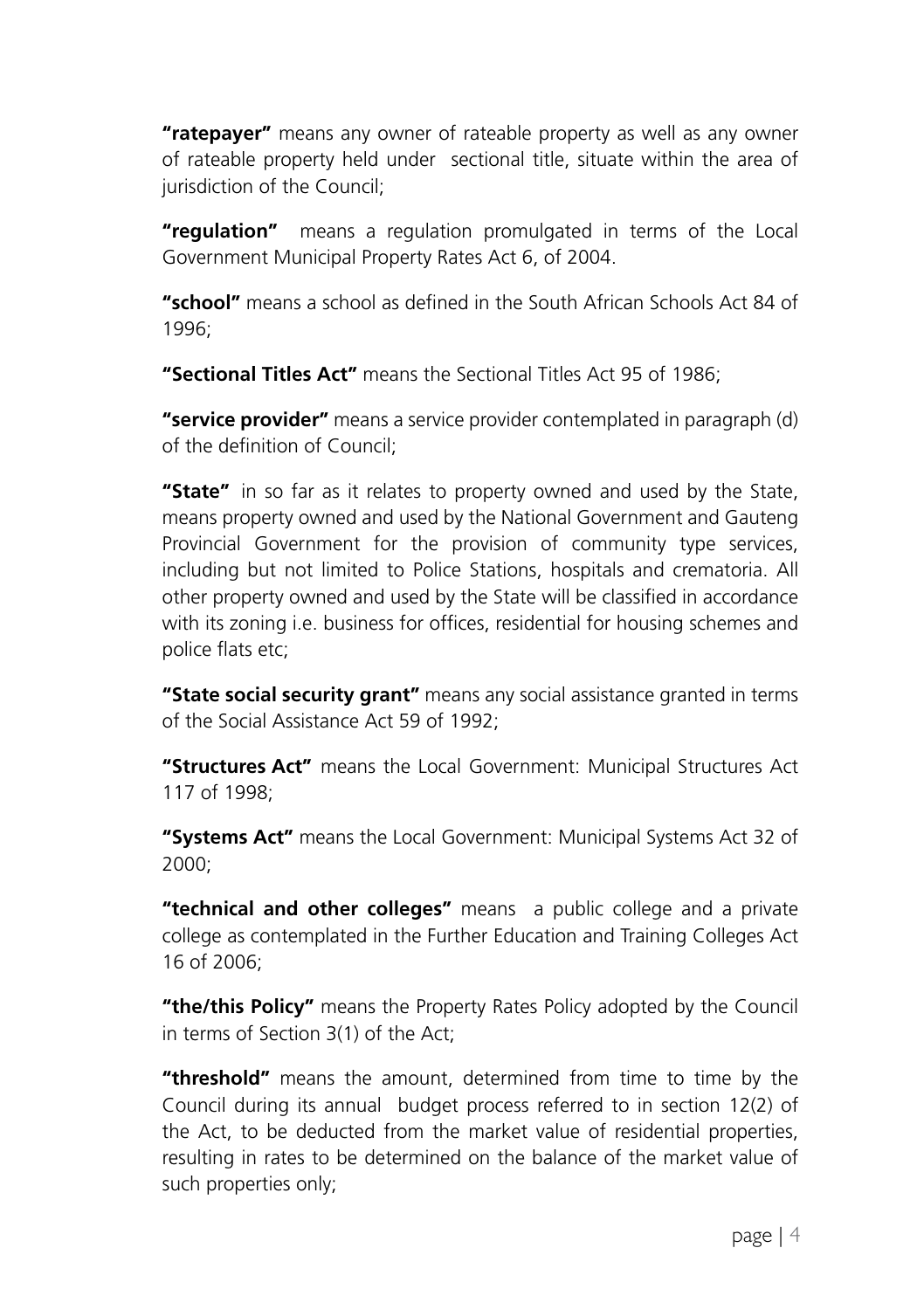#### **"Town Planning Scheme"** means –

a town planning scheme, which is in operation as contemplated in the Town Planning and Townships Ordinance 25 of 1965 and the Town Planning and Townships Ordinance 15 of 1986; and

any scheme or document which in terms of any applicable legislation is legally in operation and records or sets out, by means of maps, schedules or any other document, the development rights specifying the purpose for which land may lawfully be used or any buildings may be erected, or both;

**"university"** means any university and technicon as defined in section 1 of the Higher Education Act 101 of 1997;

**"zoning"** means the purpose for which land may lawfully be used or on which buildings may be erected or used, or both, as contained in any applicable Town Planning Scheme and "zoned" has a corresponding meaning.

(2) Any word or expression –

- (a) imparting any gender or the neuter includes both genders and the neuter, or
- (b) imparting the singular only also includes the plural and vice versa, unless the context otherwise indicates.

### 2 LEGISLATIVE BACKGROUND

- (1) The Constitution of the Republic of South Africa 1996 empowers the Council to impose rates on property.
- (2) In terms of section 4(1)(c) of the Systems Act, the Council may, inter alia, levy rates on property to finance operational expenditure of the Council.
- (3) In terms of section 62(1)(f)(ii) of the MFMA, the Municipal Manager appointed in terms of section 82 of the Structures Act, must, in his capacity as the Council's accounting officer, ensure that the Council has and implements a rates policy.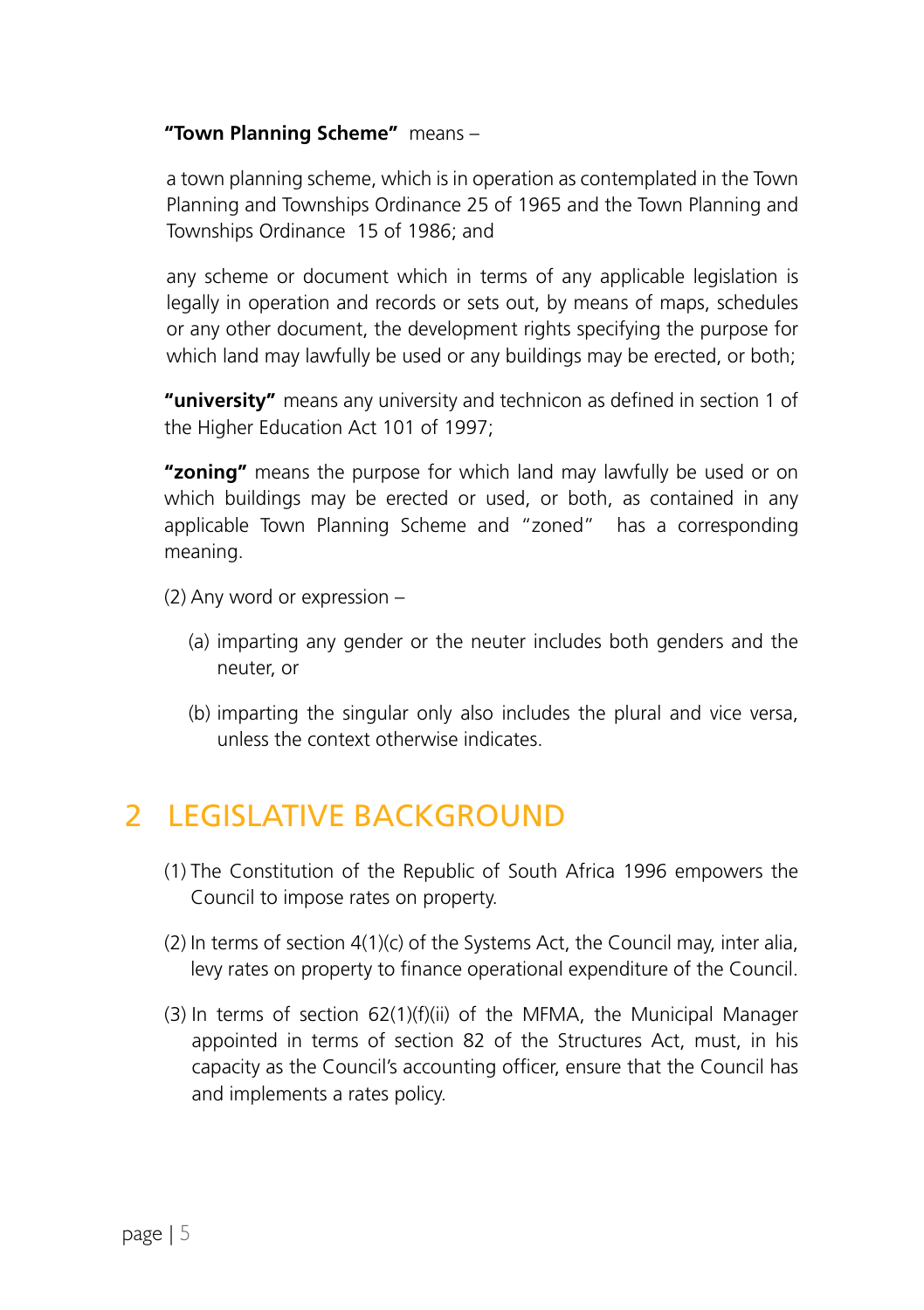- (4) The Council:
	- (a) must, in terms of section 3(1) of the Act, adopt a policy consistent with the Act on the levying of rates on rateable property in the municipality.
	- (b) must, in terms of section 6(1) of the Act, adopt by-laws to give effect to the implementation of its rates policy.
	- (c) must, in terms of section 5(1) of the Act, annually review, and may, if necessary, amend this Policy. Proposals for reviewing this Policy must be considered by the Council in conjunction with its annual operating budget.
	- (d) may, in terms of section 22 of the Act, levy an additional rate on property in a special rating area and, in doing so, may differentiate between categories of property;
- (5) This Policy is drafted in compliance with the provisions of sections 3(1) and 6(1) of the Act and must be read within the context of the Act.

### 3 OPERATIONAL BACKGROUND

- (1) This Policy is designed to ensure equitable treatment by the Council in the levying of rates on property owners, including owners under sectional title as contemplated in the Sectional Titles Act, as well as other persons who may become liable for the payment of rates.
- (2) This Policy must be read in conjunction with the provisions of any applicable Town Planning Scheme as well as the Town Planning and Townships Ordinance 25 of 1965 and the Town Planning and Townships Ordinance 15 of 1986, and any other legislation pertaining to the use of the property.
- (3) The Council is in terms of section 16(1) of the MFMA required to approve an annual operating budget prior to the commencement of each financial year and the income from rates must be used to finance in full or in part, the annual operating expenditure of the Council as reflected in such budget.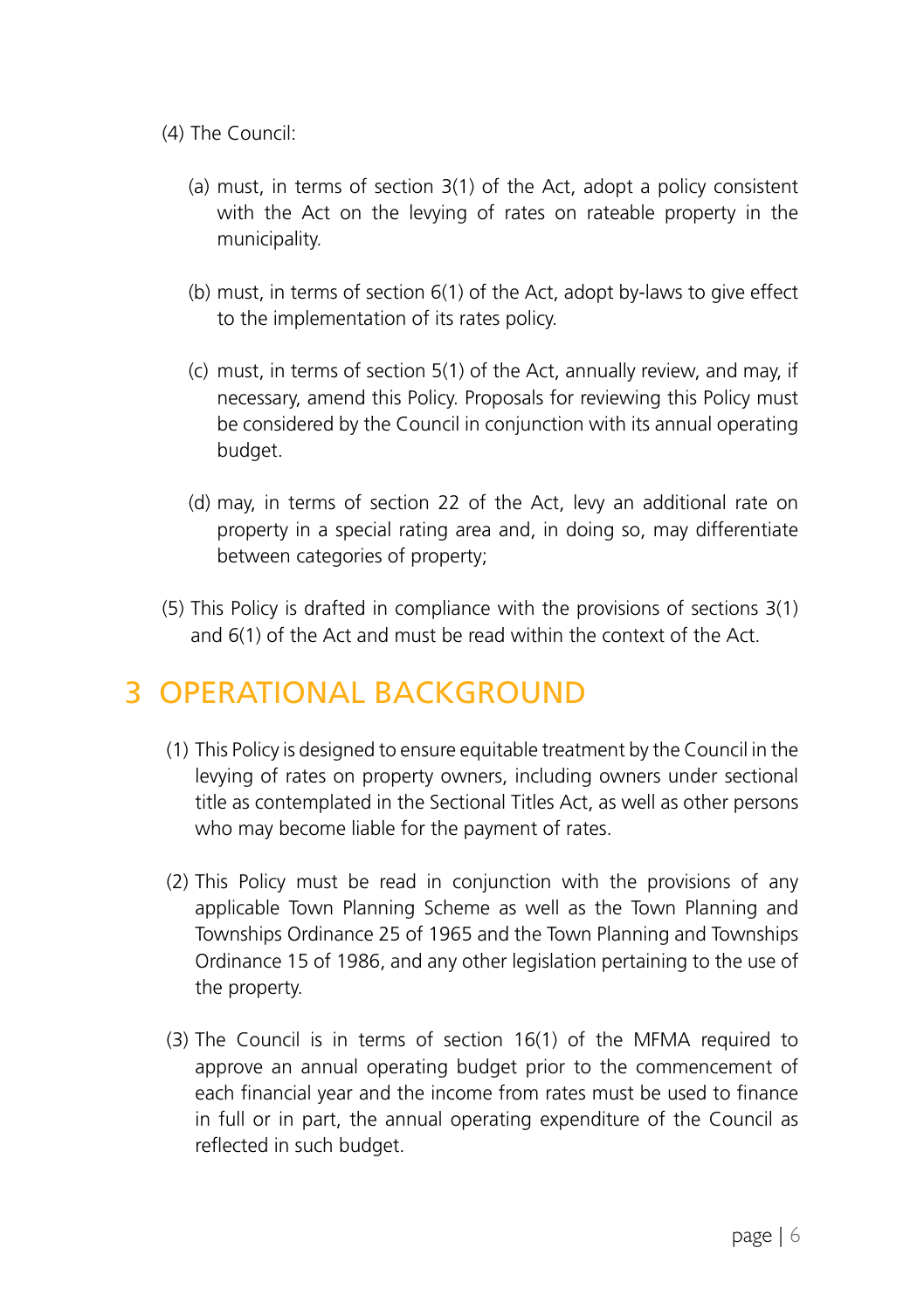### 4 OBJECTIVES OF THE POLICY

The key objectives of this Policy are to -

- (a) ensure that all owners of rateable property are informed about their liability for rates;
- (b) specify relief measures for ratepayers who may qualify for relief or partial relief in respect of the payment of rates through exemptions, reductions and rebates as contemplated in section 15 of the Act;
- (c) empower the Council to specify a threshold at which rating in respect of residential properties may commence as provided for in section 15(1)(a) of the Act, which it is hereby authorised to do;
- (d) set out the criteria to be applied by the Council if it  $-$ 
	- (i) increases rates; and

(ii) levies differential rates on different categories of property;

- (e) provide for categories of public benefit organisations, approved in terms of section 30(1) of the Income Tax Act 58 of 1962, which are ratepayers, and may apply to the Council for relief from rates;
- (f) recognise the State, organs of state and the owners of public service infrastructure as property owners;
- (g) encourage the development of property;
- (h) ensure that all persons liable for rates are treated equitably as required by the Act; and
- (i) provide that any rebate contemplated in paragraphs 9 and 10 of this Policy is to benefit the owner in occupation of the property.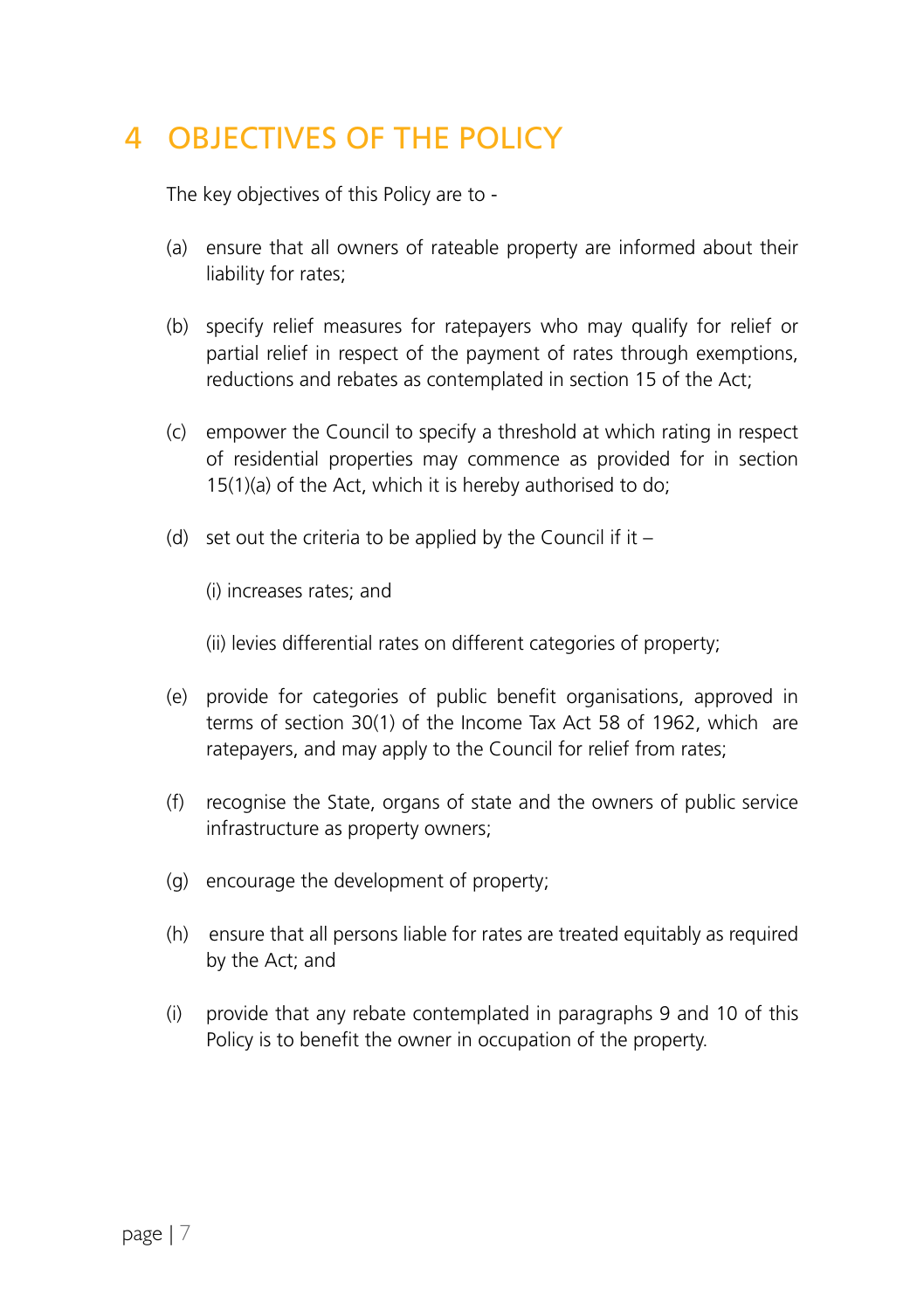### 5 DATE OF IMPLEMENTATION

This Policy shall come into effect on 1 July 2008 but is subject to review on an annual basis.

### 6 ANNUAL OPERATING BUDGET

- (1) The Council must consider the levying of rates annually during the budget process referred to in section 12(2) of the Act.
- (2) Rate increases must be used to finance the increase in operating costs of municipal services and facilities.
- (3) In determining the level of increases in rates, the criteria to be applied may include the following:
	- (a) the inflation rate as indicated by the consumer price index excluding mortgage bonds;
	- (b) the financing of increased operating expenditure in the budget of the Council;
	- (c) the financing of additional maintenance expenditure included in the operating budget of the Council;
	- (d) the financing of additional depreciation charges included in the operating budget of the Council;
	- (e) the additional cost of servicing debt included in the operating budget of the Council;
	- (f) the augmentation of any revenue shortfall;
	- (g) the financing from the annual operating budget of expenditure related to anything the Council is lawfully empowered to do for which provision has to be made in the budget; and
	- (h) the taking into consideration of the medium term budget growth factors as determined by National Treasury.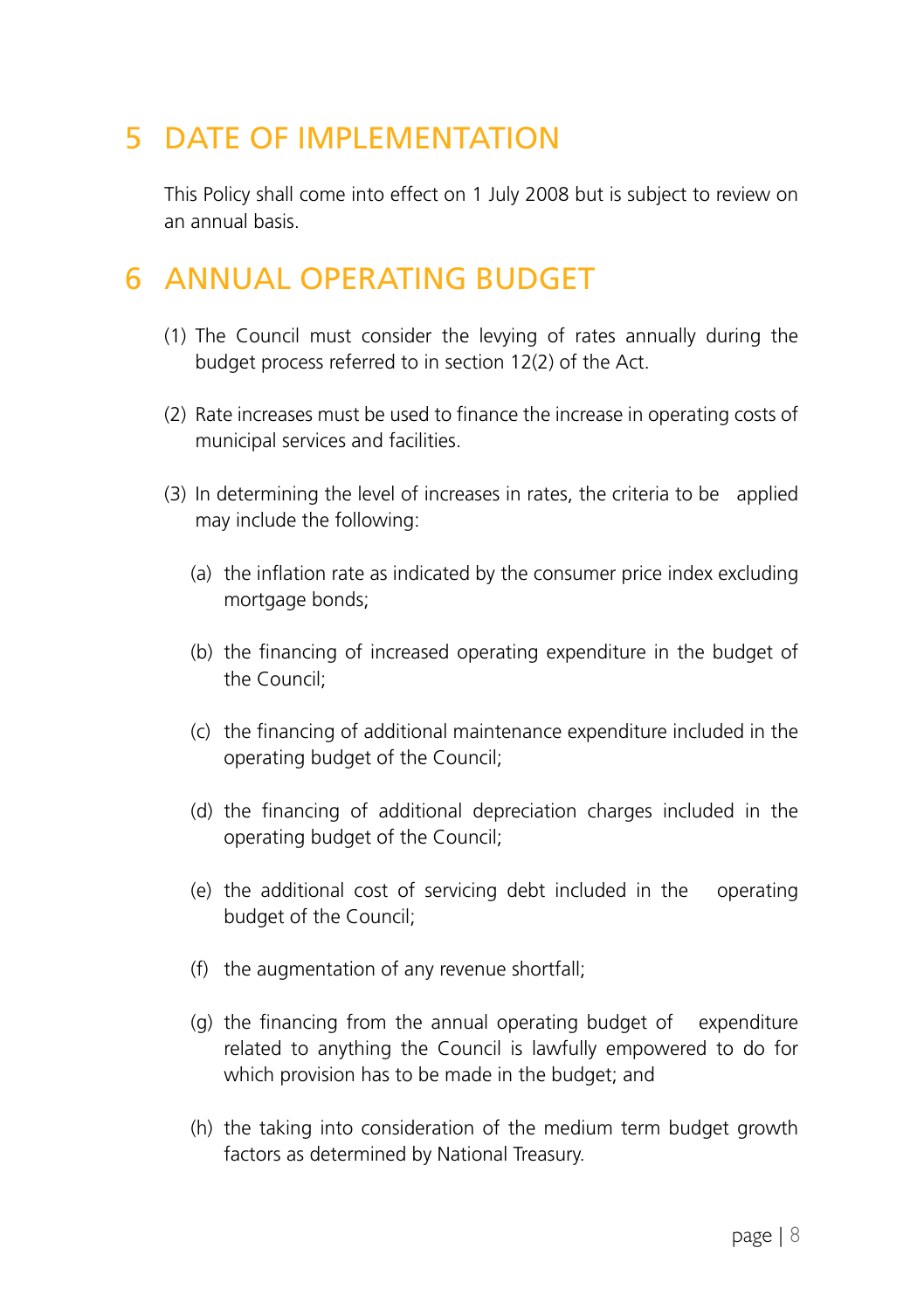- (4) Differential rates may be levied in terms of section 8 of the Act according to the permitted use or, where applicable, the actual use of the property concerned.
- (5) In addition to the criteria specified in subparagraph (3) above, the following criteria may be taken into account in determining whether a differential rate should be applied:
	- (a) the need to promote economic development;
	- (b) any administrative advantages in applying a differential rate; and
	- (c) the need to alleviate the rates burden on the owners of any particular category of property specified in paragraph 7.
- (6) Rates are levied in accordance with the Act as an amount in the Rand based on the market value of all rateable property as reflected in the valuation roll and any supplementary valuation roll, as contemplated in Chapters 6 and 8, respectively, of the Act.

### 7 CATEGORIES OF PROPERTY FOR LEVYING OF DIFFERENTIAL RATES

The Council may levy different rates for different categories of rateable property. All rateable property will be classified in a category and will be rated based on the zoning, or permitted use of the property, unless otherwise stated in the Policy. For purposes of levying differential rates based on the permitted use of properties in terms of section 8(1)(b), read with sections 3(3)(b) and 3(3)(c) of the Act, the following categories of property are determined:

- (a) Business, Commercial and Industrial;
- (b) Residential Property;
- (c) Residential Property with Additional Rights & Consent Use
- (d) Municipal Property: Not Rateable;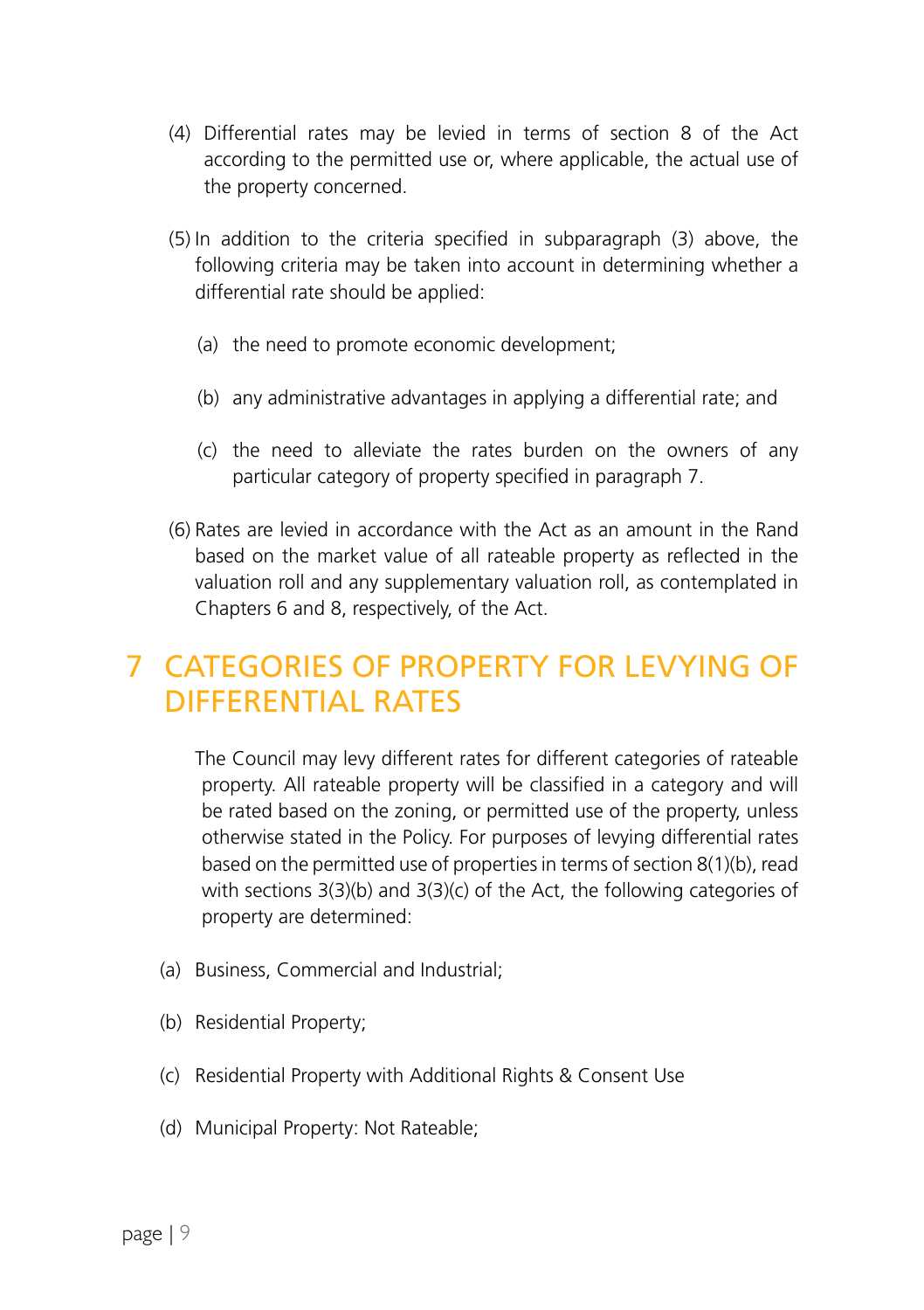- (e) Municipal Property: Rateable;
- (f) Property Owned by the State or an Organ of State;
- (g) Farming Land/Property used for Bona Fide Farming;
- (h) Public Service Infrastructure;
- (i) Property used for Multiple Purposes;
- (j) Agricultural Holdings;
- (k) Vacant Land irrespective of Zoning;
- (l) Mining Property;
- (m) Education;
- (n) Religious; and
- (o) Special.
- (p) Privately owned property of a Public Service Nature
- (q) Private open space.
- (r) Public Benefit

### 8 CLARIFICATION OF CATEGORIES OF **PROPERTY**

(1) The categories of property specified in paragraph 7 are further circumscribed as follows:

#### **(a) Business, Commercial and Industrial**

Property in this category includes –

(i) property zoned for business, commercial or industrial purposes;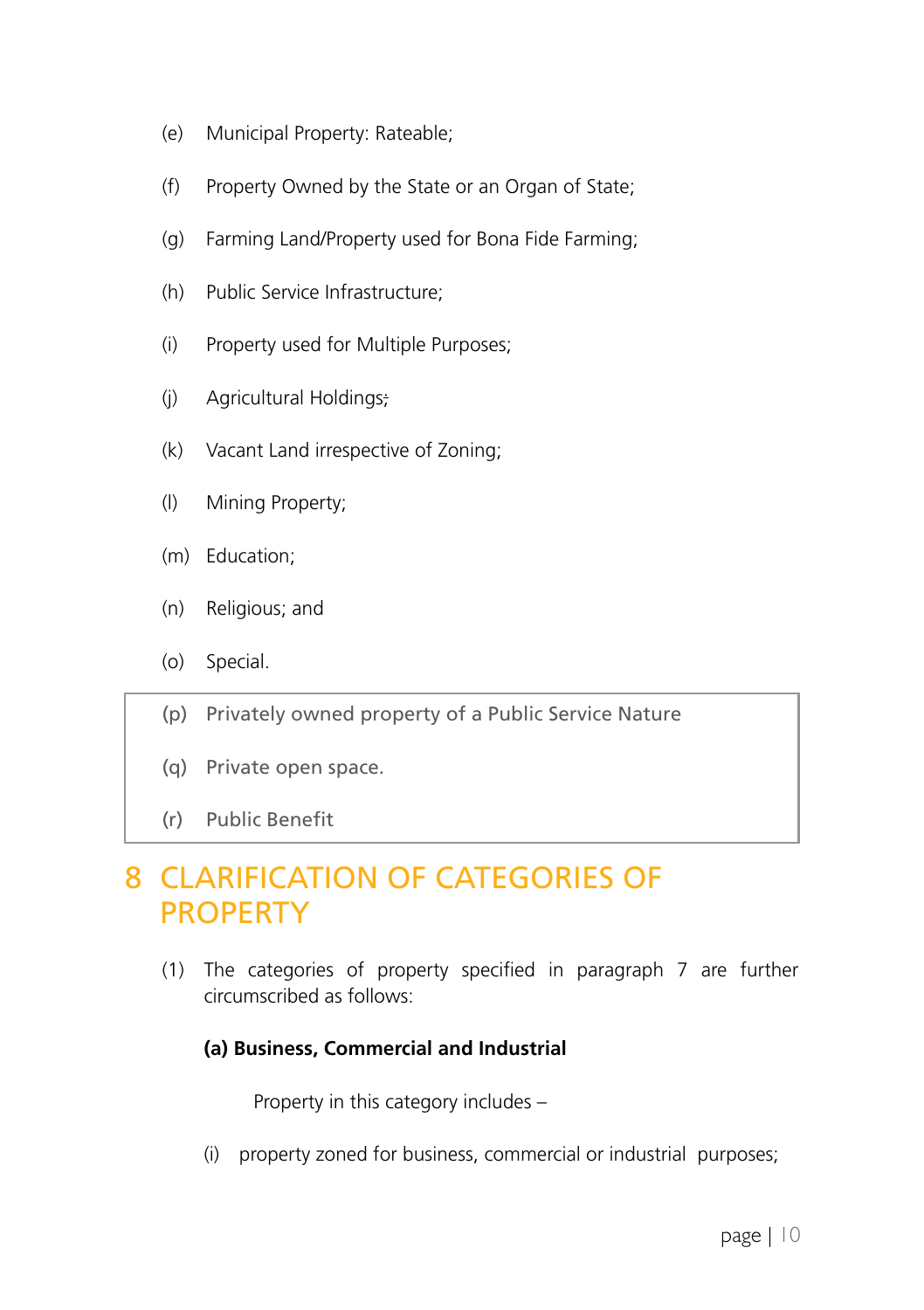- (ii) property used for game farming and / or eco–tourism;
- (iii) property used as a race course for any racing in connection with which betting is carried on by means of a totalizator or otherwise;
- (iv) property zoned general, special or undetermined which is used for business, commercial or industrial purposes, unless such property is used for residential purposes in which case the residential tariff will be applied:

The scale of residential property value reductions and rebates will be applicable to such properties used for residential purposes.

(v) businesses operating from a property that is held in terms of the Sectional Titles Act , in which case the sectional title owner shall be liable for rates.

#### **(b) Residential Property**

Residential property shall include:

- (i) Property zoned and used for residential purposes but excluding any business or commercial zoned property with a residential component or residential with consent use.
- (ii) Property zoned residential and used solely for residential purposes held in terms of the Sectional Titles Act shall, from the date of implementation of the Act, individually be subject to the levying of rates:

Provided that the Council may from time to time during its annual budget process contemplated in section 12(2) of the Act determine, as an threshold, the amount to be deducted from the market value of residential properties, as a result of which rates only will be determined on the balance of the market value of such properties after deduction of the threshold amount;

#### **(c) Residential Property With Additional Rights & Consent Use**

A consent use is an extended right to use land or to erect and use a building on the land granted in terms of an applicable Town Planning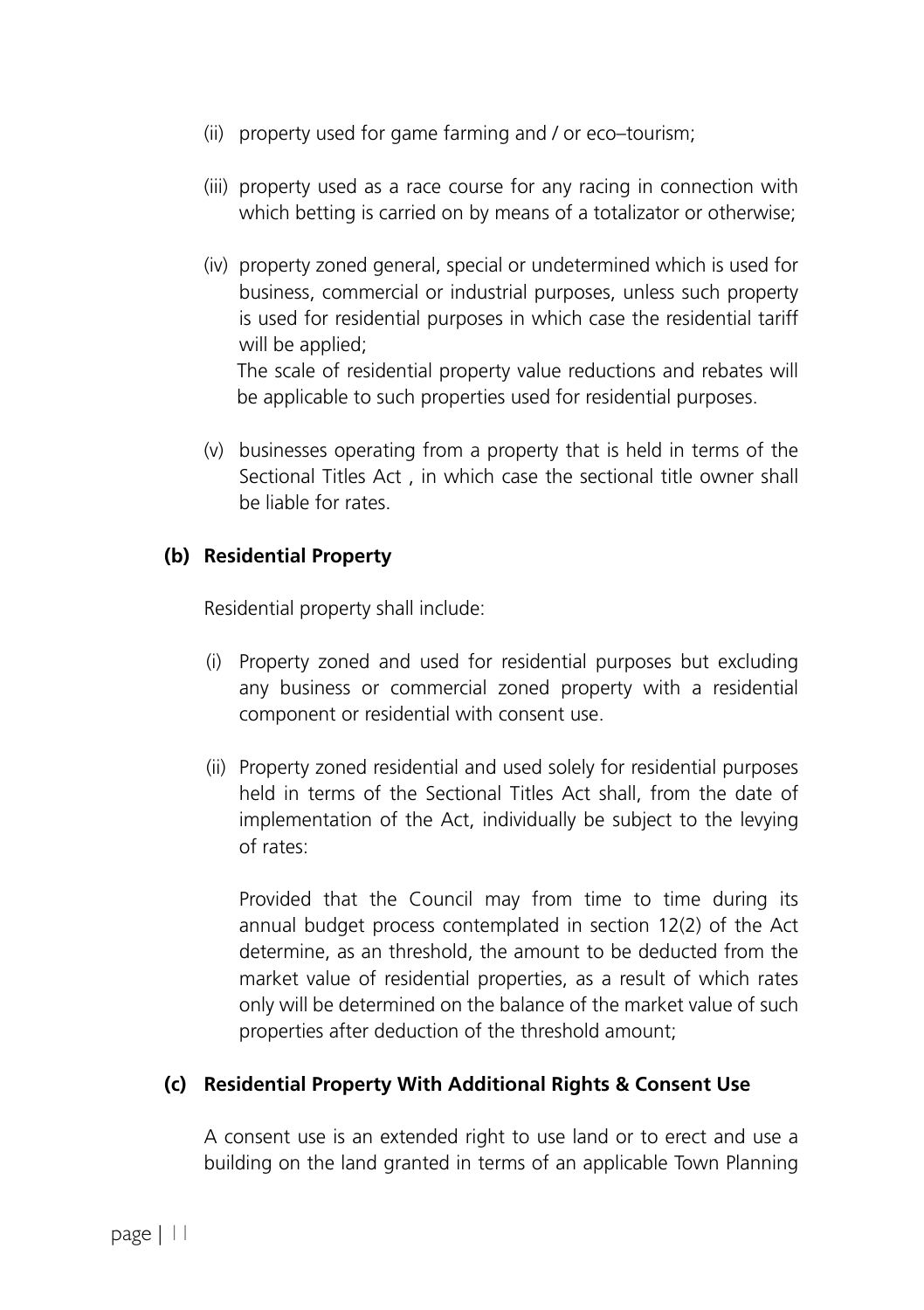Scheme; Provided that:-

- (i) Any property zoned for residential purposes in respect of which a consent use has been granted for any business, commercial or industrial purpose shall be rated as residential with consent use.
- (ii) If a consent use is granted, the category of the property concerned will be updated in the valuation roll or supplementary valuation roll, as the case may be, to reflect residential with consent use.
- (iii) If a consent use lapses, falls away by the effluxion of time, is withdrawn or ceases to be applicable for any other reason, the owner of the property concerned may apply to the Council for the re-instatement of the residential rate. If approved, the residential rate shall be re-instated as from the date that the Council is satisfied that the property is being used for residential purposes only in terms of the zoning thereof;
- (iv) Where a residential property with a market value less than that specified in the threshold is partially used for non- residential purposes, such property will remain in the category of residential; and
- (v) Consent use granted on any property will result in that property being rated at the tariff applicable to the purpose of the consent within the range of property categories set out in Section 7.

#### **(d) Municipal Property: Not Rateable**

The following types of property owned by or vested in the Council are not rateable:

- (i) Public service infrastructure owned by the Council or a service provider, including Public service infrastructure vested in the Council by virtue of the provisions of Section 63 of the Local Government Ordinance 17 of 1939, or any other similar provision;
- (ii) refuse tip sites;
- (iii) municipal burial grounds and adjacent public open space within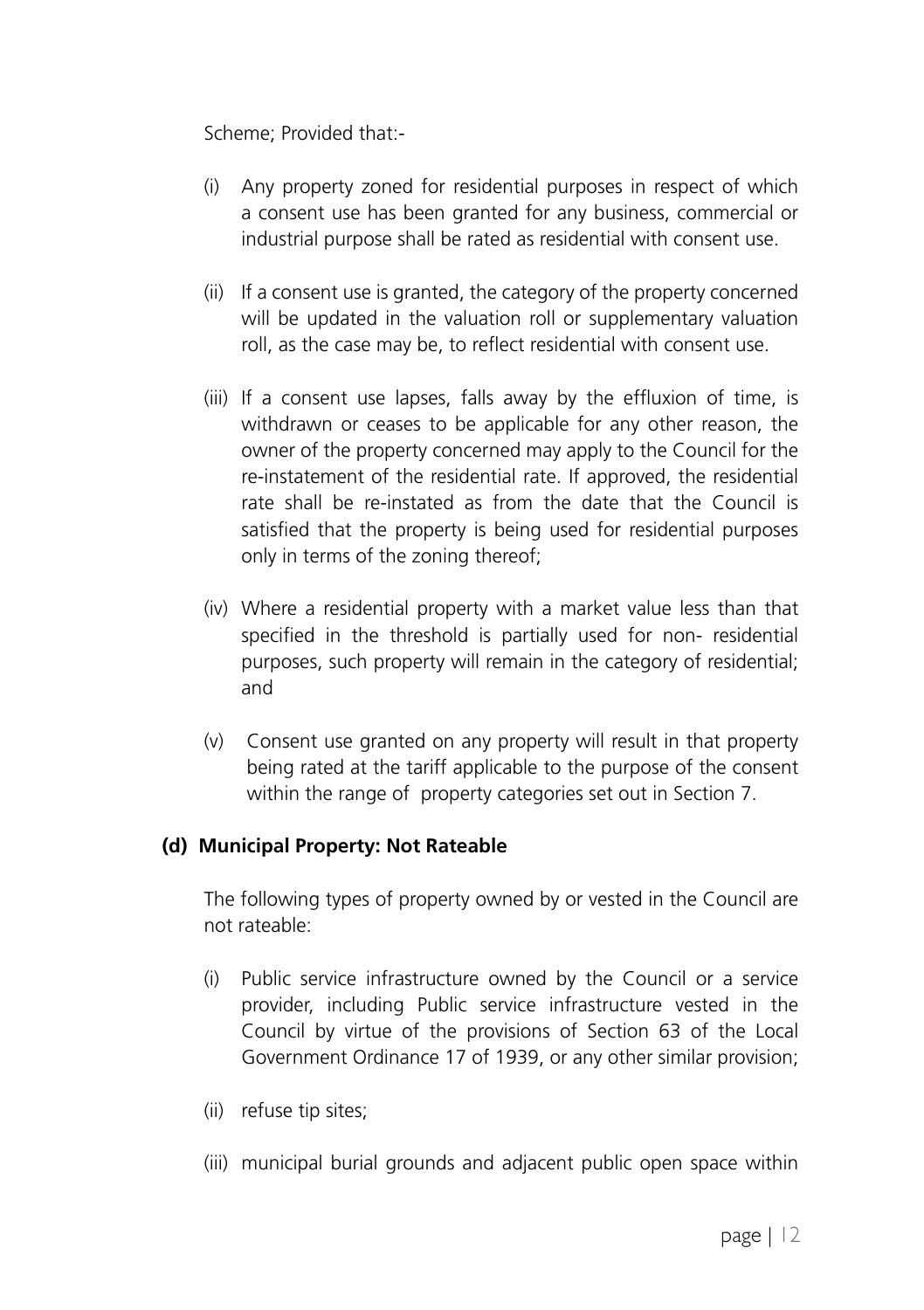the burial ground precinct and municipal crematoria;

- (iv) property used for the provision of public parks and zoned as public open space and includes undeveloped municipal property which is for the purposes of this Policy deemed to be public open space;
- (v) property used for culture, sporting and recreational facilities other than property subject to a registered lease in terms of the Formalities in respect of Leases of Land Act, 18 of 1969, in which case the area subject to the lease shall be separately rated; and
- (vi) municipal housing schemes.

#### **(e) Municipal Property: Rateable**

The following types of property owned by or vested in the Council are subject to rating:

- (i) Property leased to third parties in terms of a lease registered in terms of the Formalities In Respect of Leases of Land Act 18 of 1969. Where Council owned property is leased to a third party, the rating thereof shall be the prevailing rating applied to the principal property. The City or its appointed agent will only charge rates on properties where so required in terms of the policy, and may recover such rates from the tenant, subject to the provisions set out in the lease agreement and
- (ii) municipal property used for purposes other than those specified in subparagraph (d).

#### **(f) Properties Owned by the State or an Organ of State**

- (i) Property owned by the State or an organ of State is rateable and will be categorised according to the zoning of the property;
- (ii) If property owned by the State or an organ of State is zoned for the provision of residential accommodation, the rates must, after presentation of a Certificate of Occupancy, be levied in terms of the residential tariff; and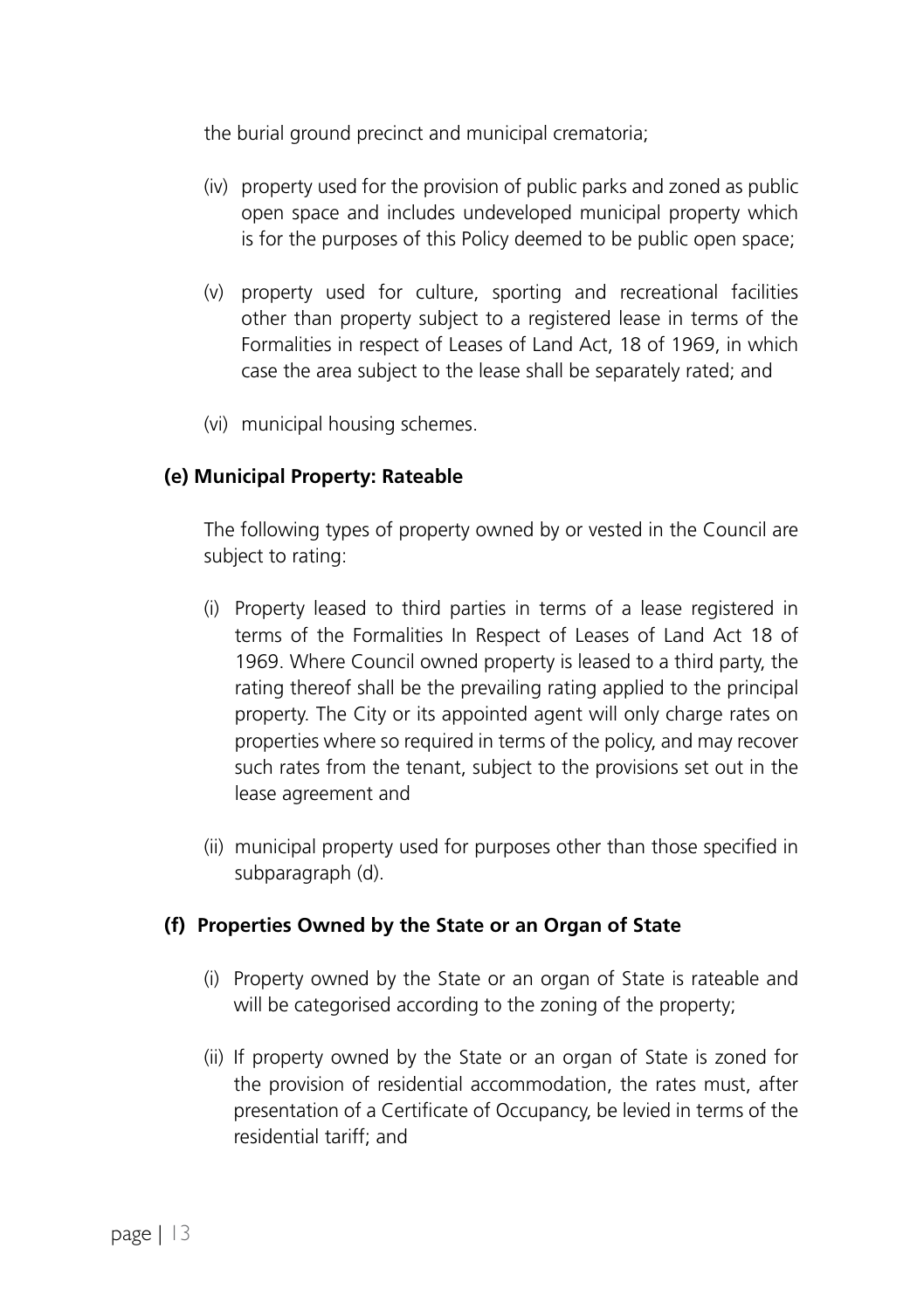(iii) Only use classified as State as defined in this Policy, will be rated in accordance with the tariff determined for State owned property;

#### **(g) Farming Property**

Property in this category is limited to agricultural/farming property zoned as agricultural/farming and used for bona fide agricultural purposes with the property owner deriving his principal source of income from the produce of the land on such property. Agricultural/farming property not used for bona fide agricultural/farming purposes shall be rated according to the actual use thereof;

#### **(h) Public Service Infrastructure**

Property falling within this category shall be rated at the prevailing ratio as promulgated by Regulation.

#### **(i) Property Used for Multiple purposes**

This category of property shall be rated according to the highest tariff applicable to the permitted use thereof. Where a property has been sectionalized in terms of the Sectional Titles Act, 95 of 1986, the rating of each section will be in accordance with the actual use of that individual section. The owner of such property shall be required to apply to the Council in writing for the levying of property rates at a tariff lower than that applied to the business, commercial and industrial category. The Council has the right to call for documentary evidence and/ or conduct a physical inspection of the property in terms of such application.

Where for historical reasons, a property has been developed and is used exclusively as residential, the residential tariff will be applicable.

The scale of residential property value reductions and rebates will be applicable to such property.

Any use that is incidental to the main permitted use of a property shall not constitute use for multiple purposes, examples of which include but are not limited to a caretaker provided with accommodation at an office suite or a security kiosk on the property;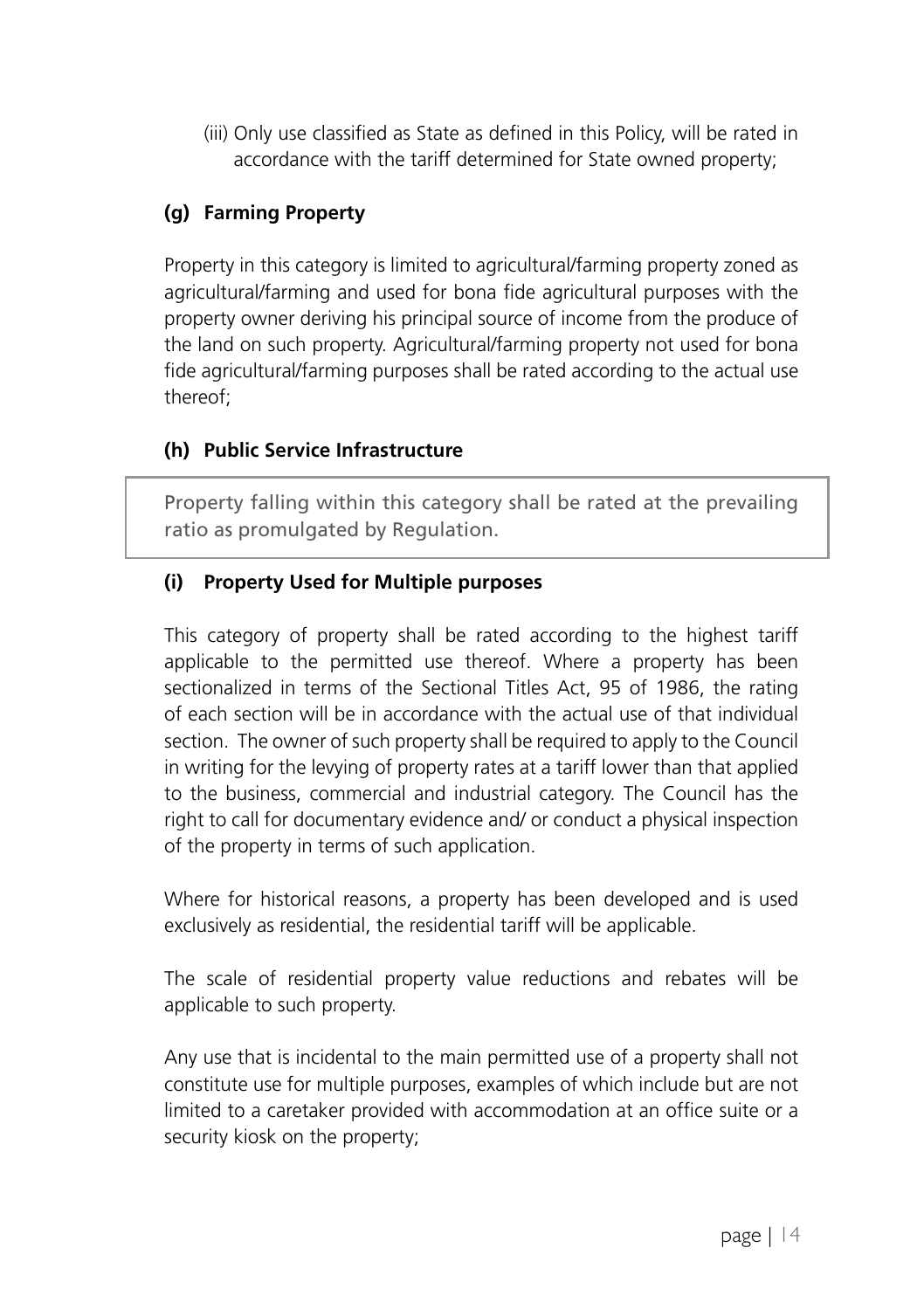Where a property is zoned institutional but the actual usage is residential, the owner of such property shall be required to apply to the Council in writing for the levying of property rates at a tariff lower than that applied to the business, commercial and industrial category. The Council has the right to call for documentary evidence and/ or conduct a physical inspection of the property in terms of such application.

Where the actual usage is primarily residential, the scale of residential property value reductions and rebates will be applicable to such property.

#### **(j) Agricultural Holdings**

Agricultural holdings shall be rated according to the actual use thereof.

#### **(k) Vacant Land**

- (i) Vacant land, which includes land without a zoning, deproclaimed mining land and any undeveloped land/ erf within a proclaimed township or a land development area contemplated in the Development Facilitation Act, 1995 (Act No. 67 of 1995) not transferred by a developer or an applicant under that Act, is considered to be vacant land and shall not benefit from any exemption, reduction or rebate. Property will continue to be rated as vacant until such time as the Council issues a Certificate of Occupancy.
- (ii) Property laid out or developed as a sporting facility, including allied training facilities and parking space for such facility shall not be considered as vacant land.
- (iii) The tariff applicable to vacant land will take precedence over the tariff applicable to the property category where such land is vacant.

#### **(l) Mining Property**

Property used for mining purposes or purposes incidental to mining operations must be rated as if zoned business, commercial or industrial.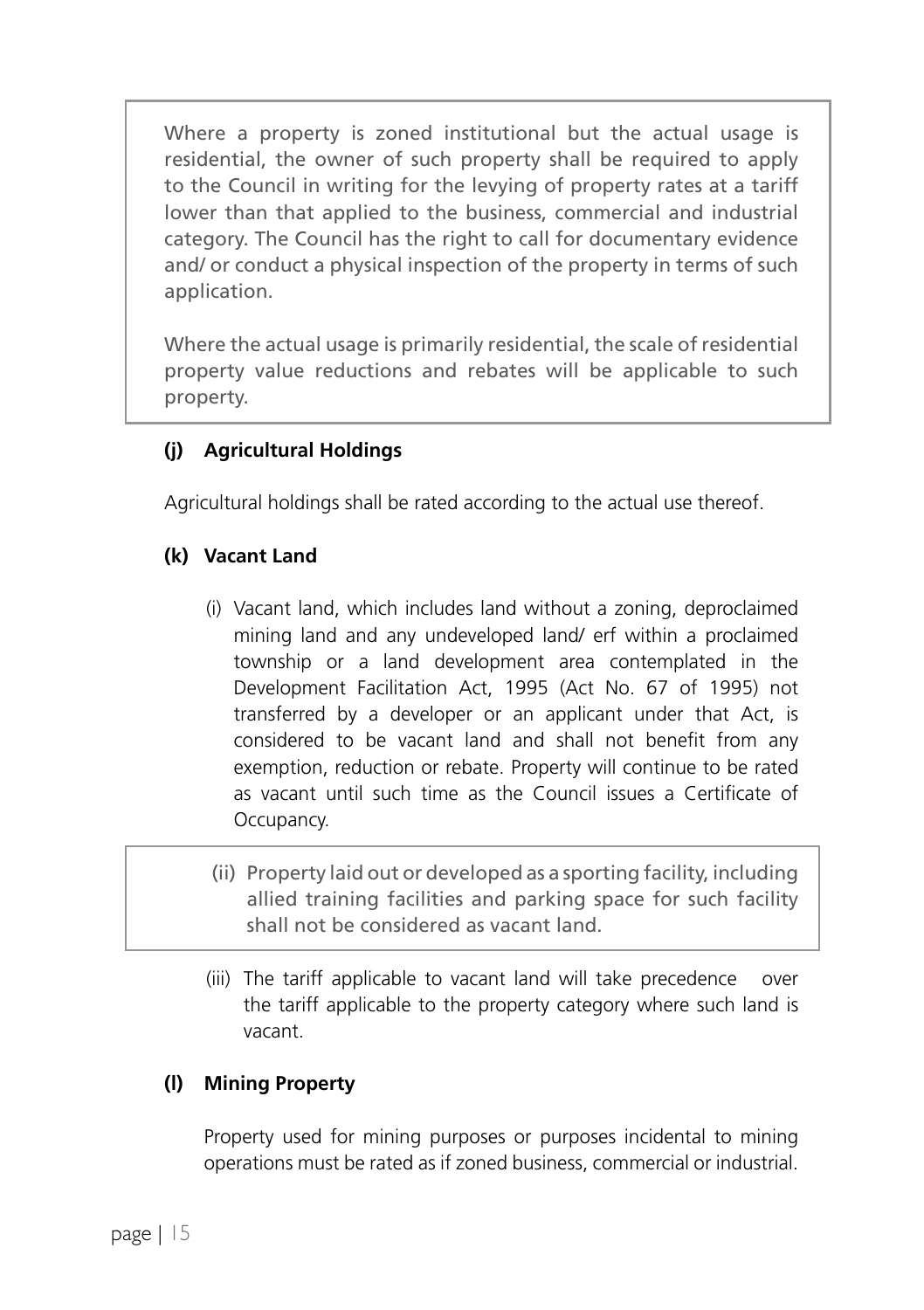#### **(m) Education**

Property in this category refers to property owned by educational institutions that are registered with the South African Revenue Services in terms of Section 30 of the Income Tax Act 58 of 1962 that provide education and development services as contemplated in Item 4 of the Ninth Schedule to that Act.

#### **(n) Religious**

 Property in this category refers to property registered in the name of and used primarily as a place of public worship by a religious community, including an official residence registered in the name of that community which is occupied by an office –bearer of that community who officiates at services at that place of worship.

#### **(o) Special**

Land zoned as Special with:

(i) a determined use in terms of an applicable Town Planning Scheme will be rated at the tariff applicable to the determined use thereof.

(ii) No determined use will be rated in accordance with the actual use thereof. The owner of such property shall be required to apply to the Council in writing for the levying of property rates at a tariff lower than that applied to the business, commercial and industrial category. The Council has the right to call for documentary evidence and/ or conduct a physical inspection of the property in terms of such application.

 Where the actual use is exclusively residential, the scale of residential property value reductions and rebates will be applicable to such property.

#### (p) **Privately owned property of a Public Service Nature.**

Property falling within this category shall be rated at the tariff applicable to Public Service Infrastructure. This includes:

(i) Privately owned land comprising a developed internal roadway network and access control that cannot be separately sold within a complex.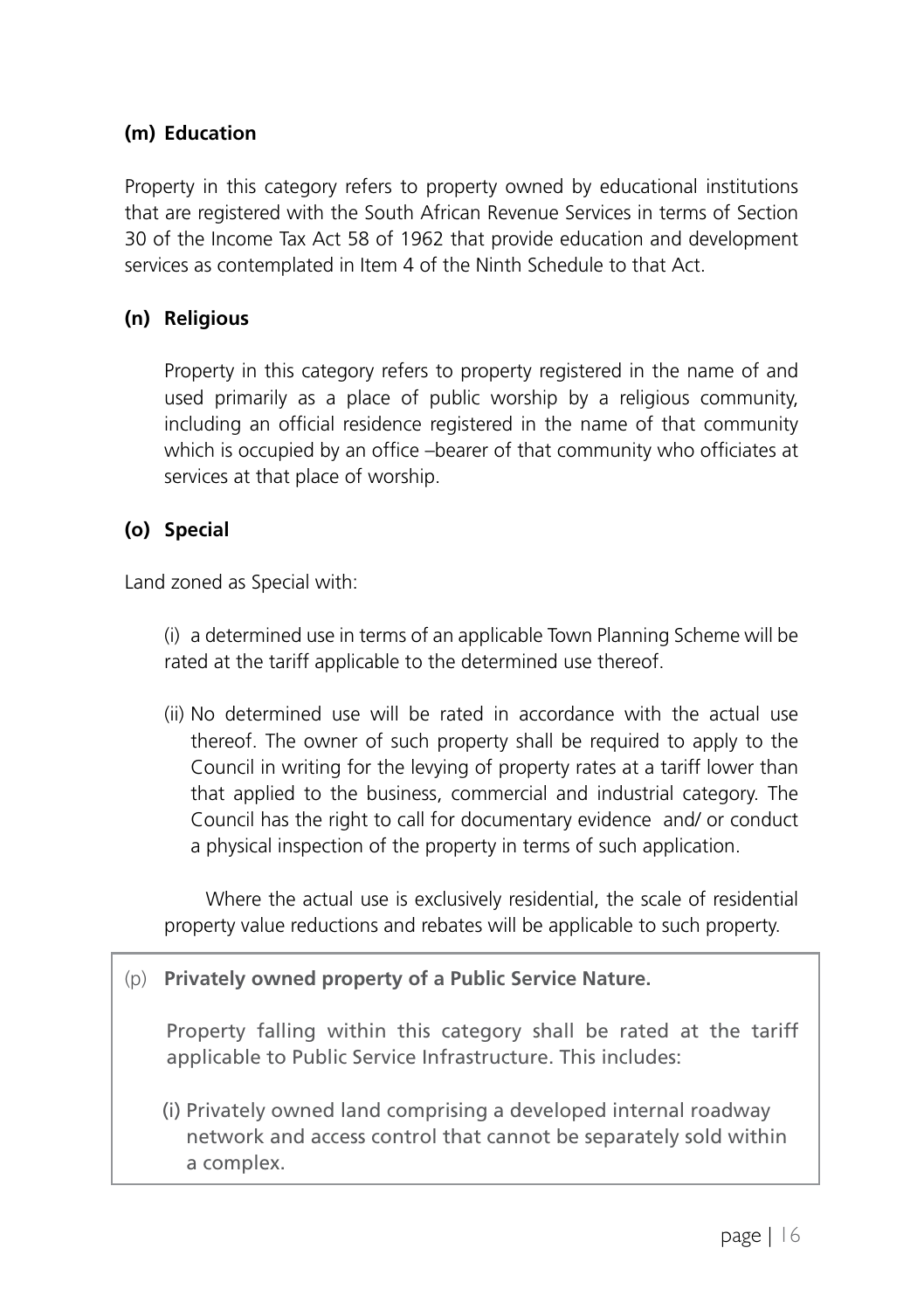(ii) Stormwater control measures within a complex.

#### **(q) Private open space**

Property in this category shall be rated according to the residential tariff. The residential reduction shall not apply.

#### **(r) Public Benefit**

Property in this category shall be rated according to the prevailing nationally promulgated rates ratio based on usage of property. A public benefit organisation is required to provide a specified public benefit service as set out in the Act.

- (2) Notwithstanding the provisions of subparagraph (1), property which is used in conflict to its zoning will be rated at the tariff applicable to business, commercial and industrial.
- (3) Any property not falling within the ambit of subparagraph (1) shall be deemed to be business, commercial and industrial for the purposes of levying a rate.

### 9 CATEGORIES OF OWNERSHIP FOR PURPOSES OF EXEMPTIONS, REDUCTIONS AND **REBATES**

Subject to paragraph 10 below, the following categories of ownership are determined for purposes of exemptions, reductions and rebates:

- (a) residential properties owned and occupied by natural persons who have limited income and who are not pensioners but can show that his or her annual income falls below the limit determined by Council from time to time;
- (b) residential properties owned and occupied by natural persons who are dependent on social assistance in terms of the Social Assistance Act 59 of 1992 as their sole source of income;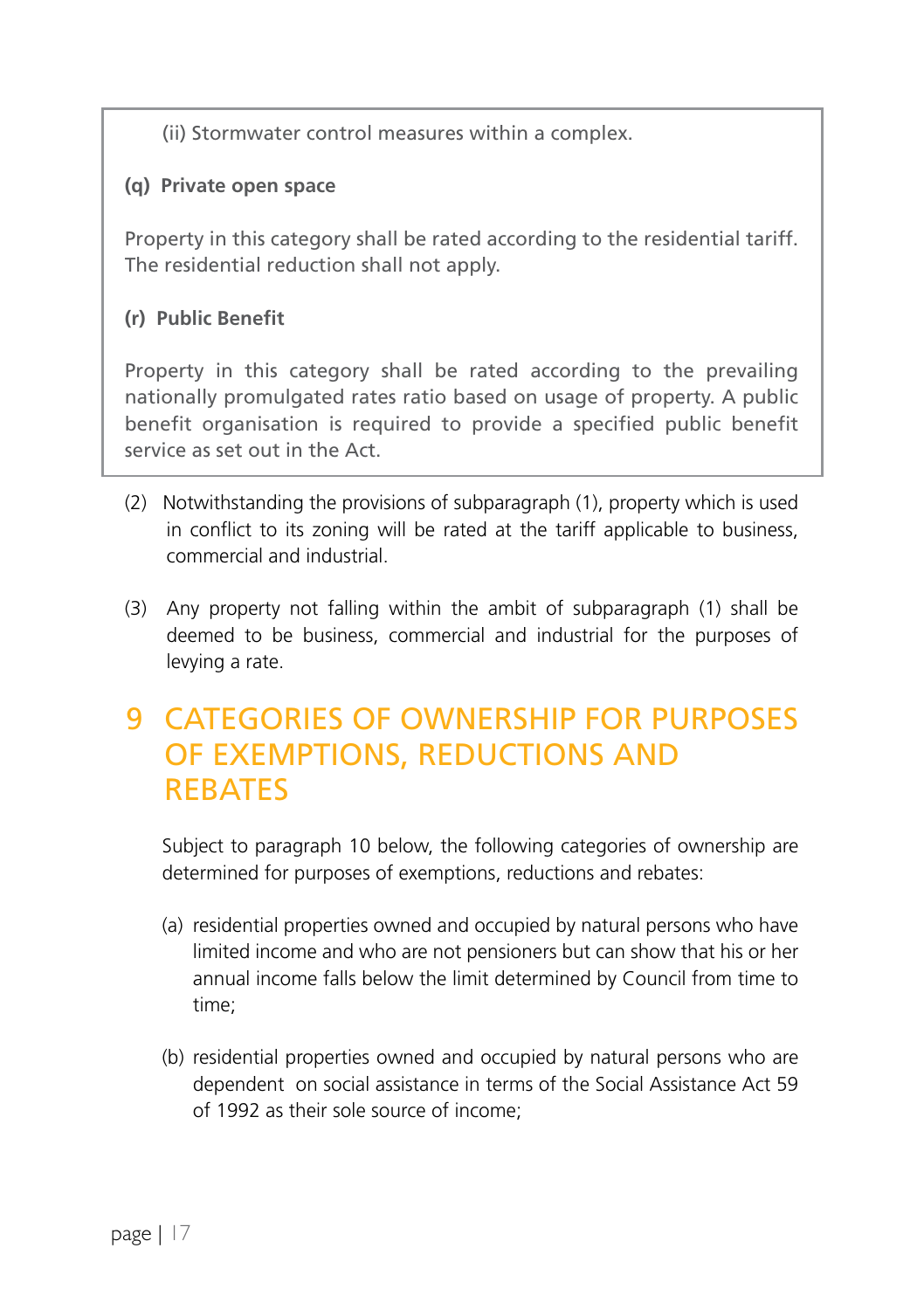(c) residential properties owned and occupied by pensioners who are not persons contemplated in subparagraph (b), provided that the total income of the household does not exceed the limits determined by Council from time to time;

 (d) property owned by institutions which provide education and / or student accommodation at –

- (i) public schools;
- (ii) universities; and
- (iii) technical and other colleges;
- (e) property owned by private sports clubs which use such property primarily for sports purposes;
- (f) property in the inner city;
- (g) property:
	- (i) declared as heritage sites in terms of Section 27 of the National Heritage Resources Act 25 of 1999;
	- (ii) designated as protected areas in terms of section 28 of the National Heritage Resources Act 25 of 1999; and
	- (iii) designated as heritage areas in terms of section 31 of the National Heritage Resources Act 25 of 1999;
- (h) property used for bona fide agricultural/farming purposes;
- (i) residential sectional title properties;
- (j) property registered in the name of an institution or organisation which has as its exclusive objective the protection of animals;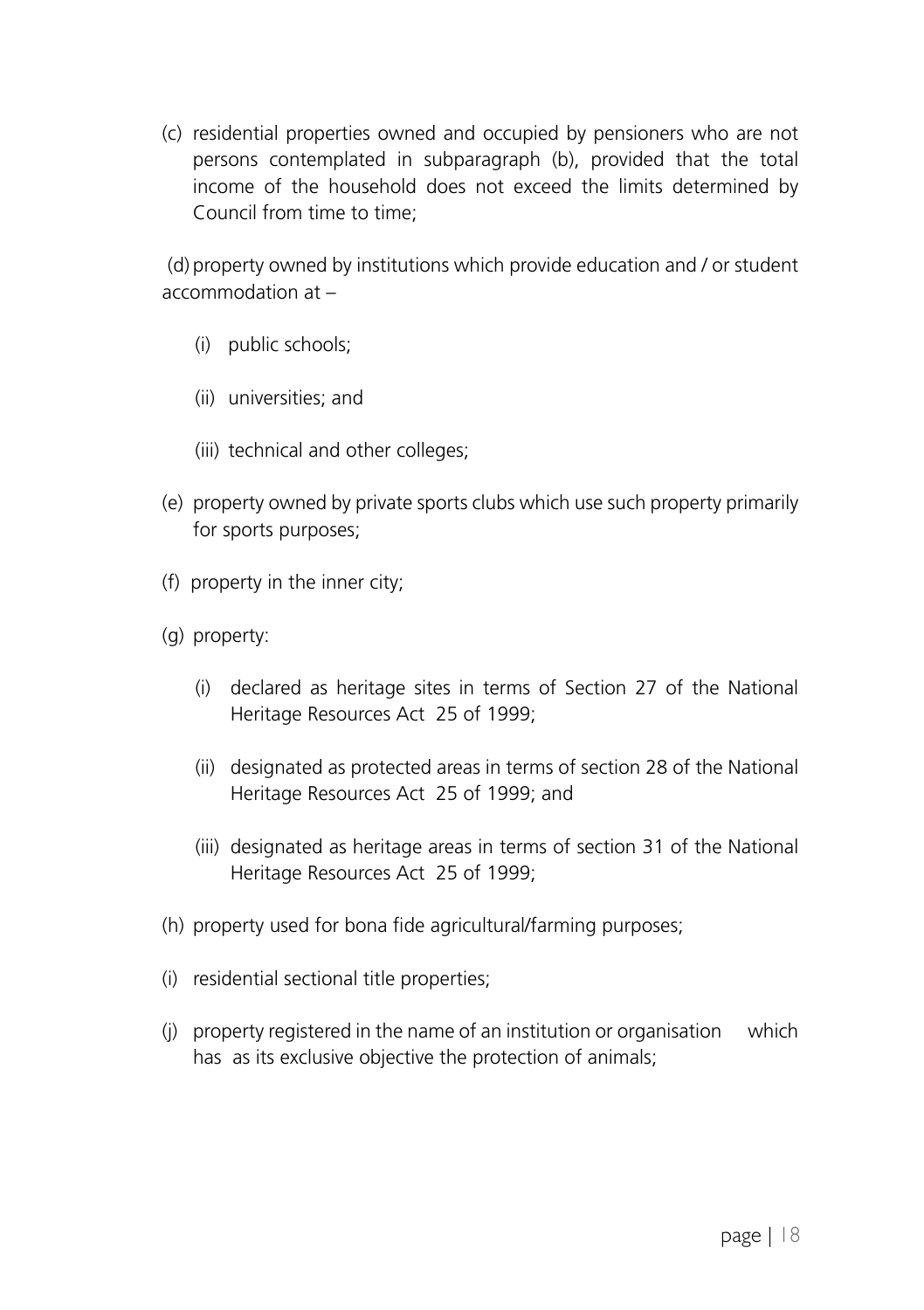- (k) property, including sectional title units that form part of a development, that are developed at an appropriate density as determined by the Council from time to time during its budget process contemplated in section 12(2) of the Act;
- (l) residential properties owned and occupied by natural persons temporarily without income as contemplated in section 15(2)(c) of the Act;
- (m) property situated within an area affected by:
	- (i) a disaster within the meaning of the Disaster Management Act 57 of 2002; and
	- (ii) any other serious adverse social or economic conditions as determined by the Council from time to time;
- (n) vacant land;
- (o) properties owned by juristic persons that fall under the ambit of Housing Development Schemes for Retired Persons Act,65 of 1988, as amended.
- (p) Any property owned by an individual or entity designated as Registered Social Landlord under the prevailing Registered Social Landlord policy of the City of Johannesburg, provided such a property is in compliance with the full set of conditions laid out by the Registered Social Landlord policy, the following shall apply:
	- a) A rebate of 40 (forty) percent on the rates charges applied to said property in cases where the property has been zoned for commercial use and is rated accordingly.
	- b) Rating at the prevailing tariff applicable to a Public Benefit Organisation registered as a non profit organisation in terms of Section 30 of the Income Tax Act provided the public benefit organisation provides services on site meeting the definition of welfare and humanitarian services as defined in the Schedule of the Act and is designated as a registered social landlord.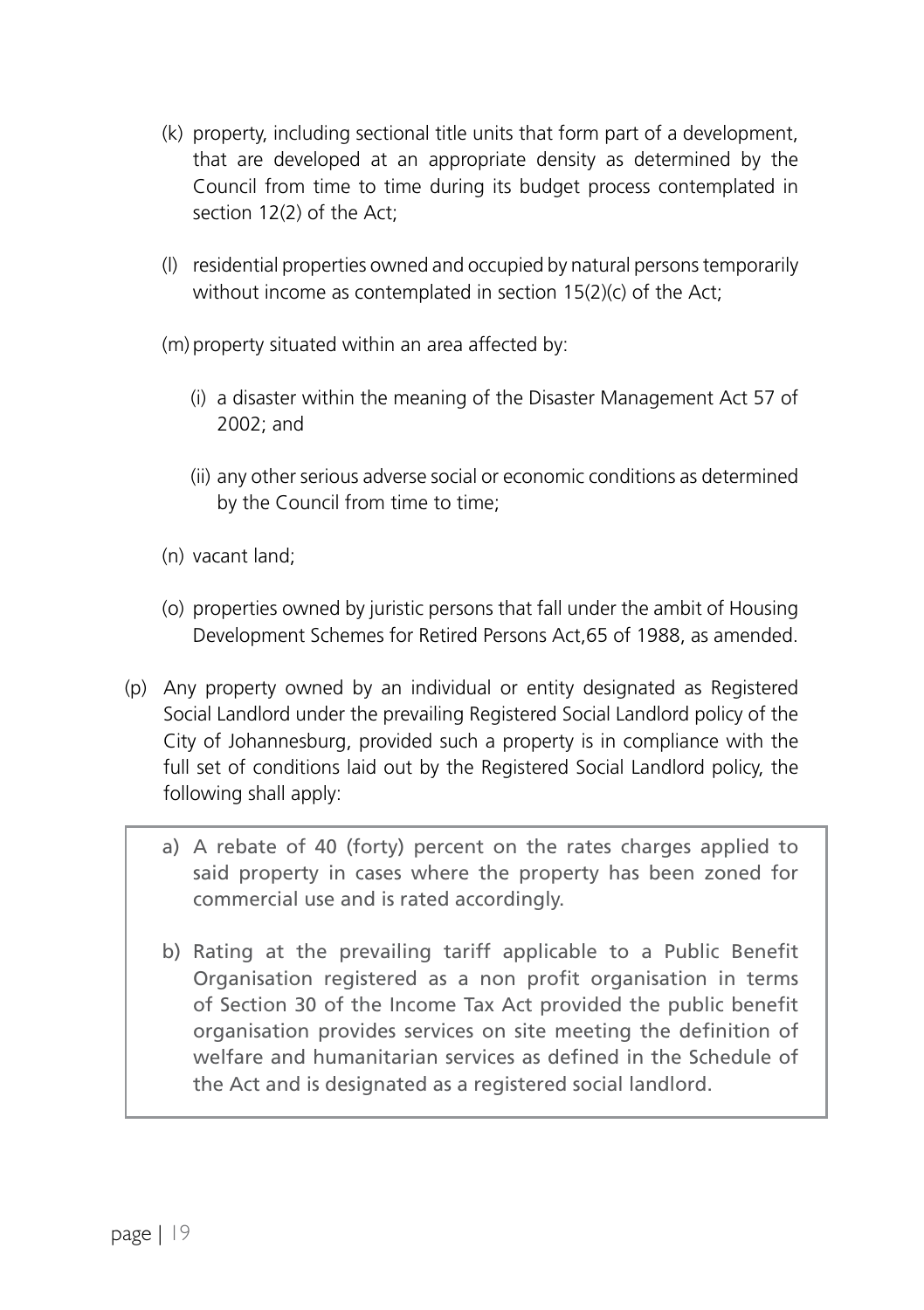### 10 CONDITIONS APPLICABLE TO REBATES FOR CATEGORIES OF OWNERSHIP

- (1) The following conditions shall apply to rebates for categories ,of ownership for differential rating:
	- (a) owners of property contemplated in paragraphs 9(a), (b) and (c) must own and occupy the property concerned;
	- (b) in respect of owners of property contemplated in paragraph 9(b), accruing a specified score on the City of Johannesburg Poverty Index;
	- (c) rebates to owners of property contemplated in paragraph 9(c) are restricted to persons who have reached the age of 60 years;
	- (d) the maximum value of the property in respect of paragraphs (a), (b) and (c) shall not exceed a limit determined by the Council at the inception of a valuation roll, which limit shall remain applicable for the duration of that roll;
	- (e) any owner of property referred to in paragraphs 9(a), (b) and (c)) above must apply for the Council's approval of a rebate on a form prescribed by the Council, accompanied by a copy of the applicant's social security card or his/her most recent income tax assessment issued by the South African Revenue Services or other proof of income acceptable to the Council; and
	- (f) a rebate in respect of property referred to in paragraphs 9(a), (b) and (c)) above shall be granted for a maximum period of 2 (two) years, provided that:
		- (i) the status of the beneficiary does not change within this period, after the expiry of which period it shall be necessary to re-apply in terms of subparagraph (e); and
		- (ii) such beneficiary shall notify the Council in writing in the event of any change in his/her financial status that may affect the granting of the rebate.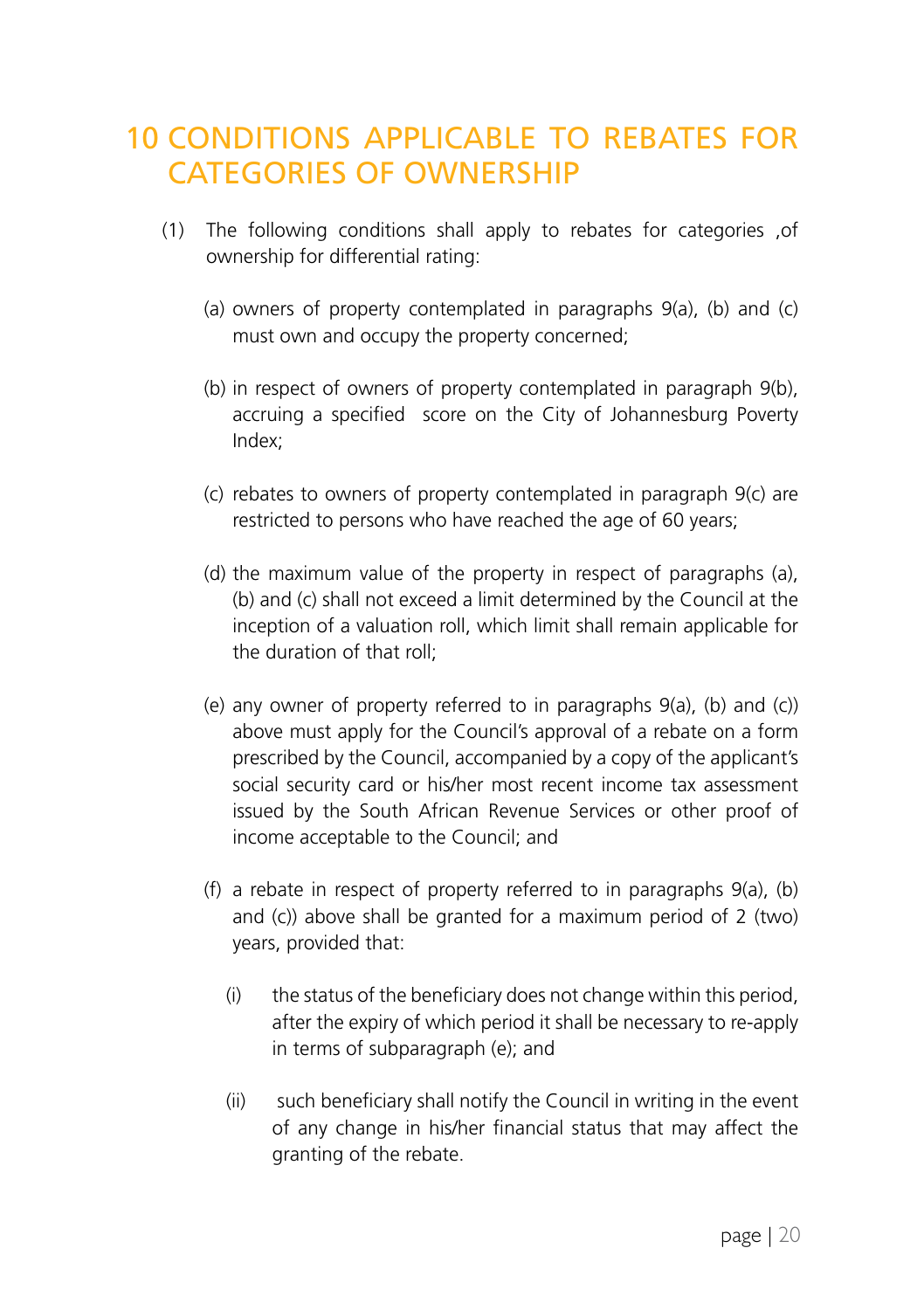- (2) No retrospective rebates will be granted and rebates contemplated in subparagraph (3) below are dependent upon successful application to the Council by 1 September 2008 and thereafter prior to the expiry of the validity period of any existing rebate. New applications will be accepted after an applicant has reached the age of 60 years.
- (3) The criteria for and maximum extent of rebates for categories of ownership specified in paragraphs 9(a) to (c), inclusive, shall be as follows:
	- **(a) Property specified in paragraph 9(a):** A maximum of 100 percent of the current monthly rates;

#### **(b) Property specified in paragraph 9(b):**

Greater that zero but not exceeding 34 points on the City of Johannesburg Poverty Index:

A maximum of 70 percent of the current monthly rates

35 Points and greater on the City of Johannesburg Poverty Index:

A maximum of 100 percent of the current monthly rates; and

#### **(c) Property specified in paragraph 9(c):**

- (i) A maximum of 100 per cent of the current monthly rates where the monthly income of the household does not exceed the lower limit to be determined by Council from time to time during its annual budget process contemplated in section 12(2) of the Act;
- (ii) A maximum of 50 per cent of the current monthly rates where the monthly income of the household exceeds the lower limit but does not exceed the upper limit to be determined by Council from time to time during its annual budget process contemplated in section 12(2) of the Act.
- (4) The criteria for and maximum extent of rebates for categories of ownership specified in paragraphs 9(d) to (q) to the extent applicable, are as follows: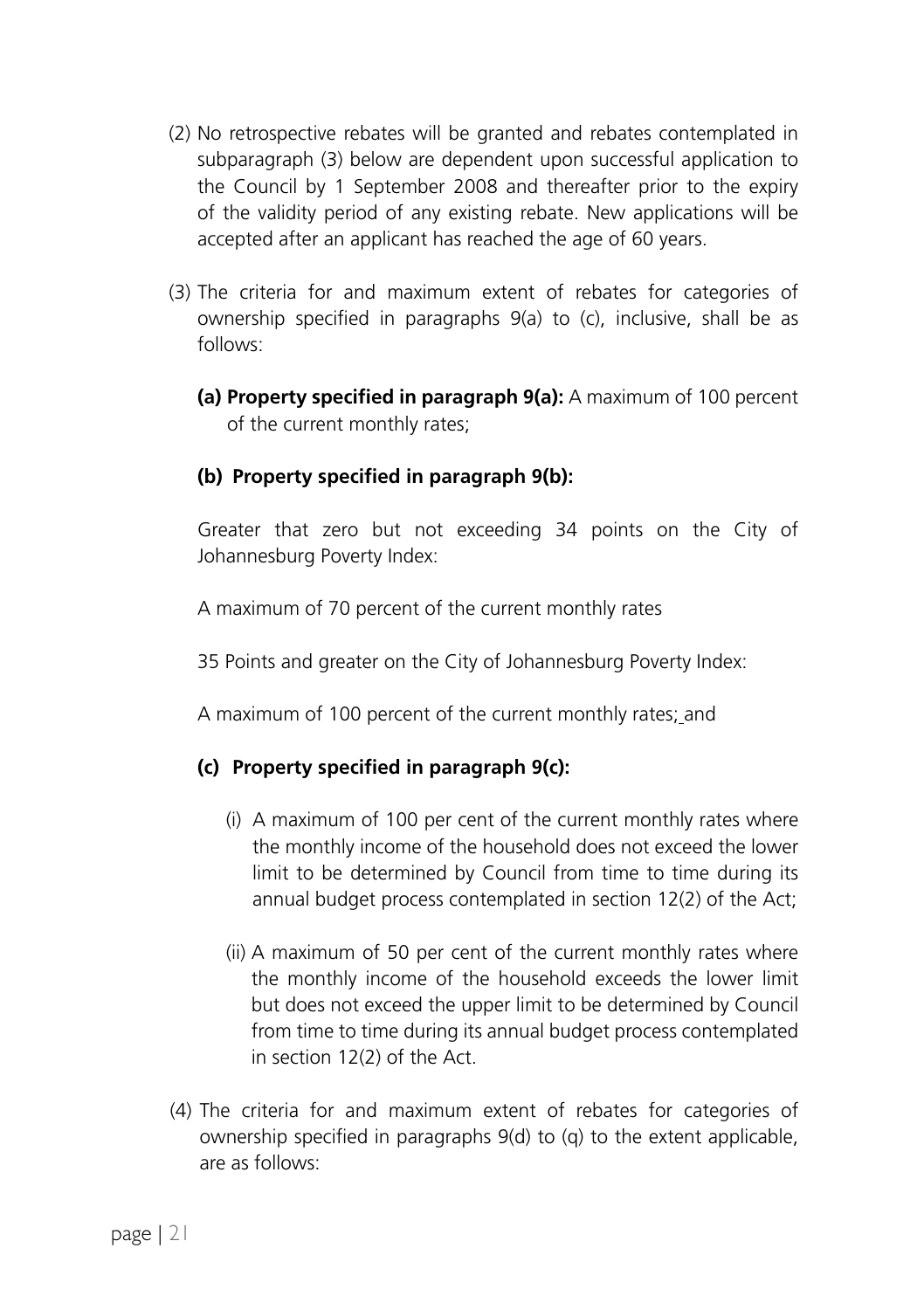#### **(a) Property owned by organisations caring for the aged specified in paragraph 9(d):**

(i) The State or an organ of state owning properties, other than housing development schemes as contemplated in the Housing Development Schemes for Retired Persons Act 65 of 1988, and any similar scheme for housing the aged irrespective of its date of establishment:

A maximum of 100 per cent of the current monthly rates; and

#### **(b) Property owned by institutions which provide education and/or student accommodation specified in paragraphs 9(e)(i) and (ii):**

(i) Public primary and secondary schools which are State funded:

A maximum of 50 per cent of the current monthly rates;

**(c) Property owned by institutions which provide education and / or student accommodation specified in paragraph 9(e)(iii):**

A maximum of 20 per cent of the current monthly rates;

**(d) Property owned by institutions which provide education and / or student accommodation specified in paragraph 9(e)(iv):**

A maximum of 20 per cent of the current monthly rates;

#### **(e) Property owned by private sports clubs specified in paragraph 9(g):**

A maximum of 40 per cent of the current monthly rates:

Provided that such organisations must annually, before 1 September, apply to the Council for approval of a rebate on a form prescribed by the Council accompanied by a copy of their annual report and audited financial statements: Provided that such Clubs will have to demonstrate to the Council in writing whether:

(i) the Club is unable to pay the property rates; and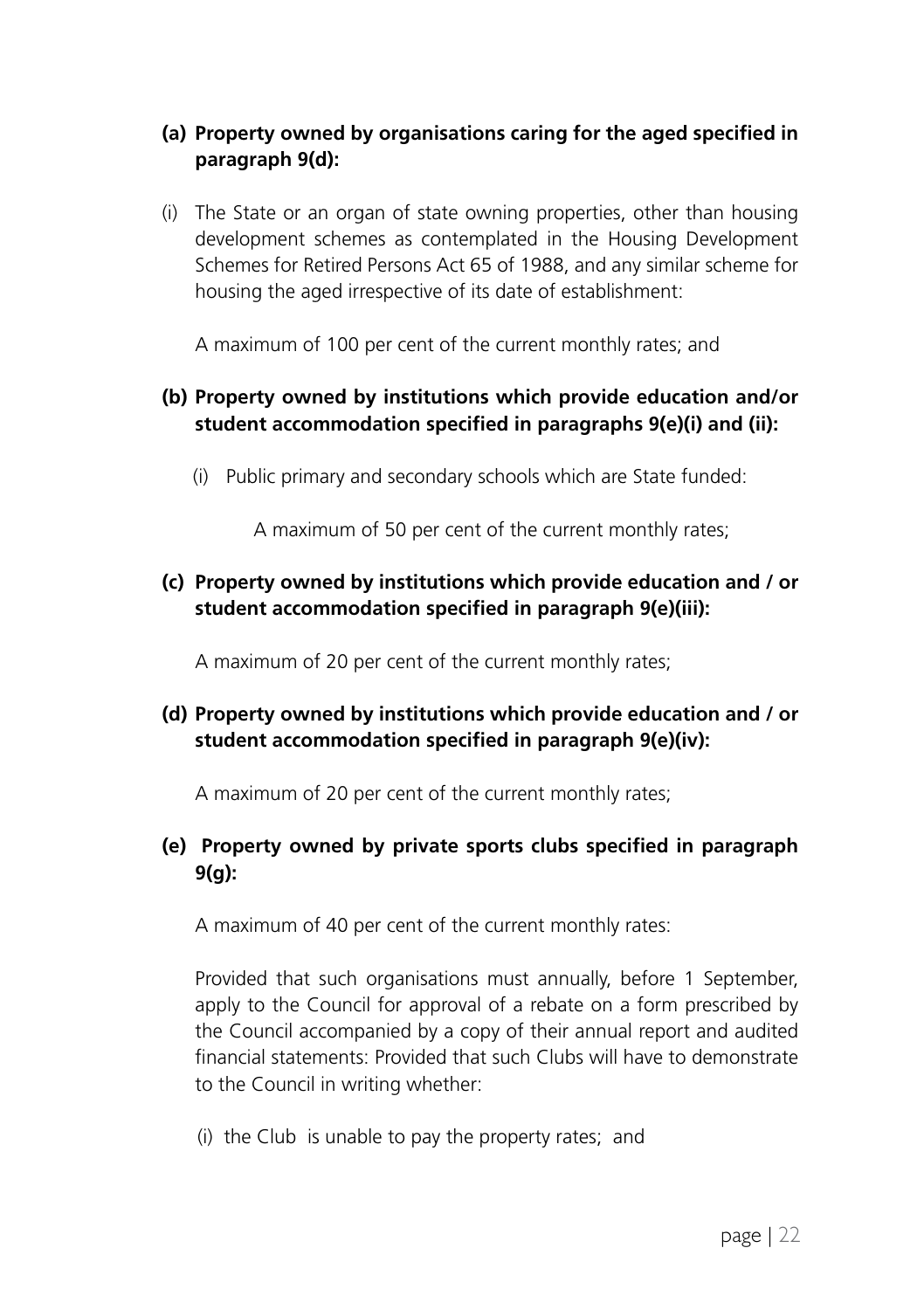- (ii) the membership of the Club is open to previously disadvantaged persons; and
- (iii) the land owned by the Club, other than that used for restaurant and bar facilities for club members is utilised primarily for sporting activities; or
- (iv) the Club is actively involved in sports development programmes for previously disadvantaged communities;

#### **(f) Property in the inner city as specified in paragraph 9(i):**

A maximum of 40 per cent of the current monthly rates in respect of property used for the purpose of accommodating three or more dwelling units, subject to no less than 80 per cent of the floor space on the property being used for residential accommodation;

Provided that the property owner shall be obliged, within 30 days of a change whereby the ratio of residential accommodation reduces to less than 80%, to advise the Council thereof in writing.

Failure to advise the Council may lead to the re-instatement of full property rating with retrospective effect to the date of Council applying the rebate.

#### **(g) Owners of heritage sites and protected areas as specified in paragraph 9(i):**

A maximum rebate of 20 per cent of the current monthly rates:

Provided that:

- (i) Application for a rebate must be made annually before 1 September on a form prescribed by the Council; and
- (ii) The rebate contemplated in this subparagraph shall be subject to any limitations that may be placed on financial incentives for the conservation of heritage resources in terms of section 43 of the National Heritage Resources Act 25 of 1999;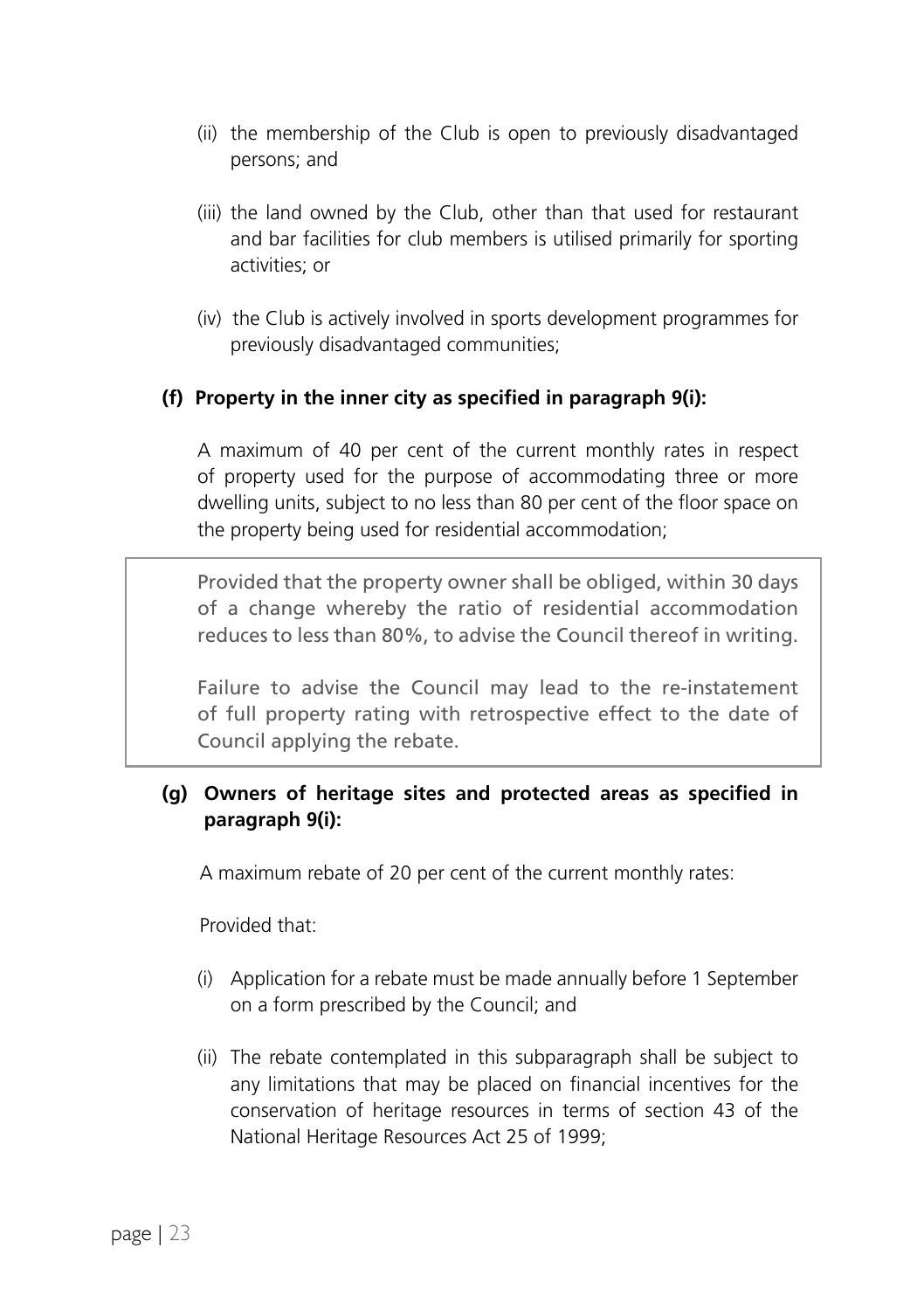#### **(h) Residential sectional title properties specified in paragraph 9(k):**

A maximum of 20 percent of the current monthly rates.

**(i) Property registered in the name of an institution or organisation which has as its exclusive objective the protection of animals specified in paragraph 9(l):**

A maximum of 100 percent of the current monthly rates.

**(j) property, including sectional title units that form part of a development as specified in paragraph 9(n), that are developed at an appropriate density as determined by the Council from time to time:** 

A maximum of 20 percent of the current monthly rates

#### **(k) Residential properties owned and occupied by natural persons temporarily without income specified in paragraph 9(o):**

A maximum of 100 percent of the current monthly rates:

Provided that:

- (i) any owner of property referred to in paragraph 9(o) above must apply monthly for the Council's approval for a rebate on a form prescribed by the Council, accompanied by such proof as the Council may reasonably require to substantiate any entitlement to a rebate contemplated in this subparagraph; and
- (ii) the rebate contemplated in this subparagraph shall be granted on a monthly basis and shall be subject to such limitations as the Council may determine from time to time.

#### **(l) Property situated within an affected area specified in paragraph 9(p):**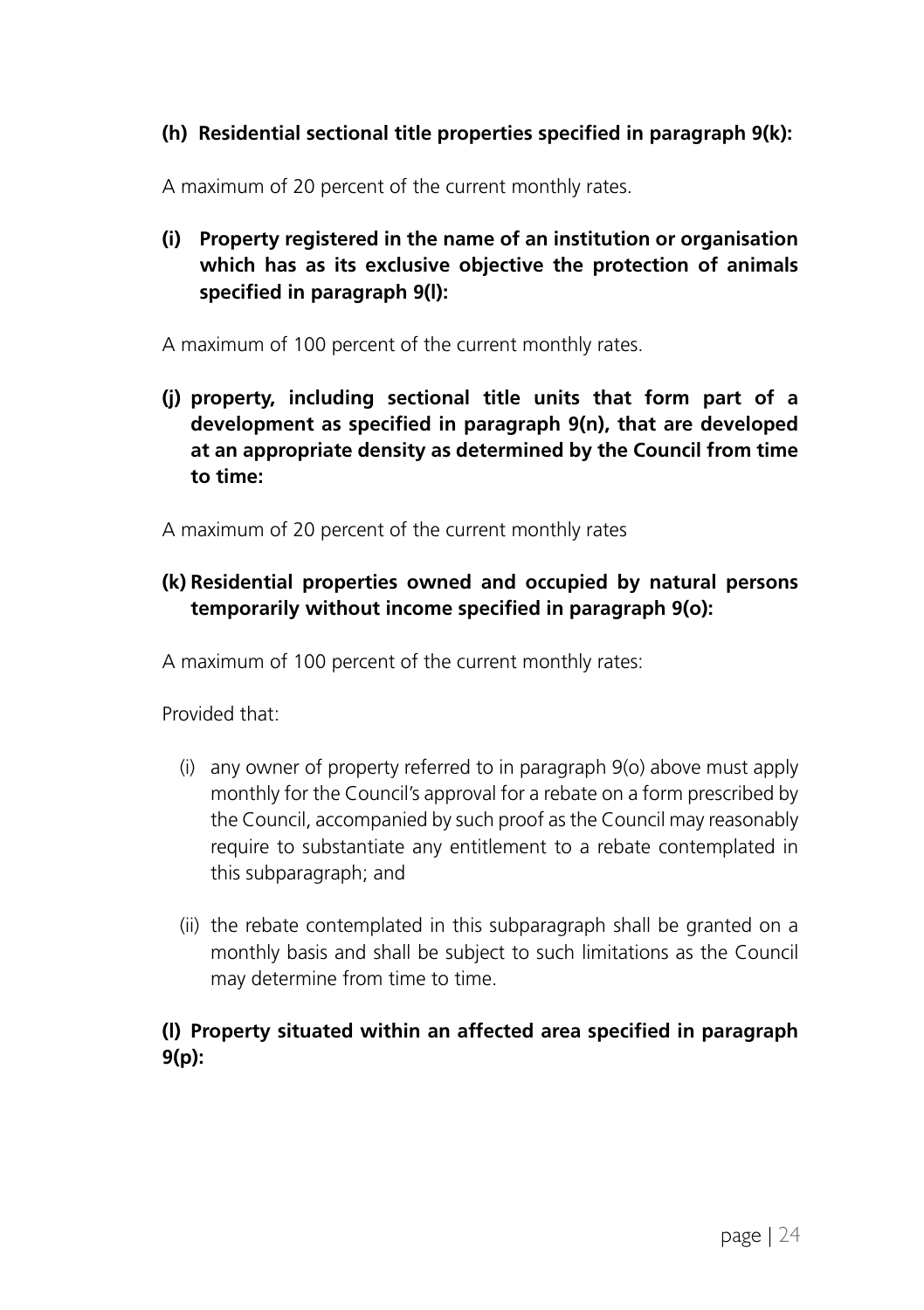A maximum of 100 percent of the current monthly rates:

Provided that:

- (i) any owner of property referred to in paragraph 9(p) above must apply for the Council's approval for a rebate on a form prescribed by the Council, accompanied by such proof as the Council may reasonably require to substantiate any entitlement to a rebate contemplated in this subparagraph; and
- (ii) the rebate contemplated in this subparagraph shall be subject to such duration and limitations as the Council may determine in relation to a specific disaster or event

#### **(m) Vacant Land specified in paragraph 9(q):**

A maximum of 50 percent of the current monthly rates:

Provided that any owner of property referred to in paragraph 9(q) above must:

- (i) apply to the Council for a rebate;
- (ii) supply an appropriate letter from the Development Planning and Urban Management Department of the Council or a structure exercising a delegated power in terms of the Systems Act in support of his claim that the property could not be developed as a result of the unavailability of bulk infrastructure and/or bulk services for the duration of the Council's ensuing financial year.

#### **(n) Properties owned by juristic persons that fall**

under the ambit of the Housing Development Schemes

for Retired Persons Act, 65 of 1998 (as amended)

A maximum of 50 percent of the current monthly rates: Provided that the onus shall be upon any owner of property referred to in paragraph 9(r) above to pass the benefit of the rates rebate to the registered holder(s) of a right of occupation :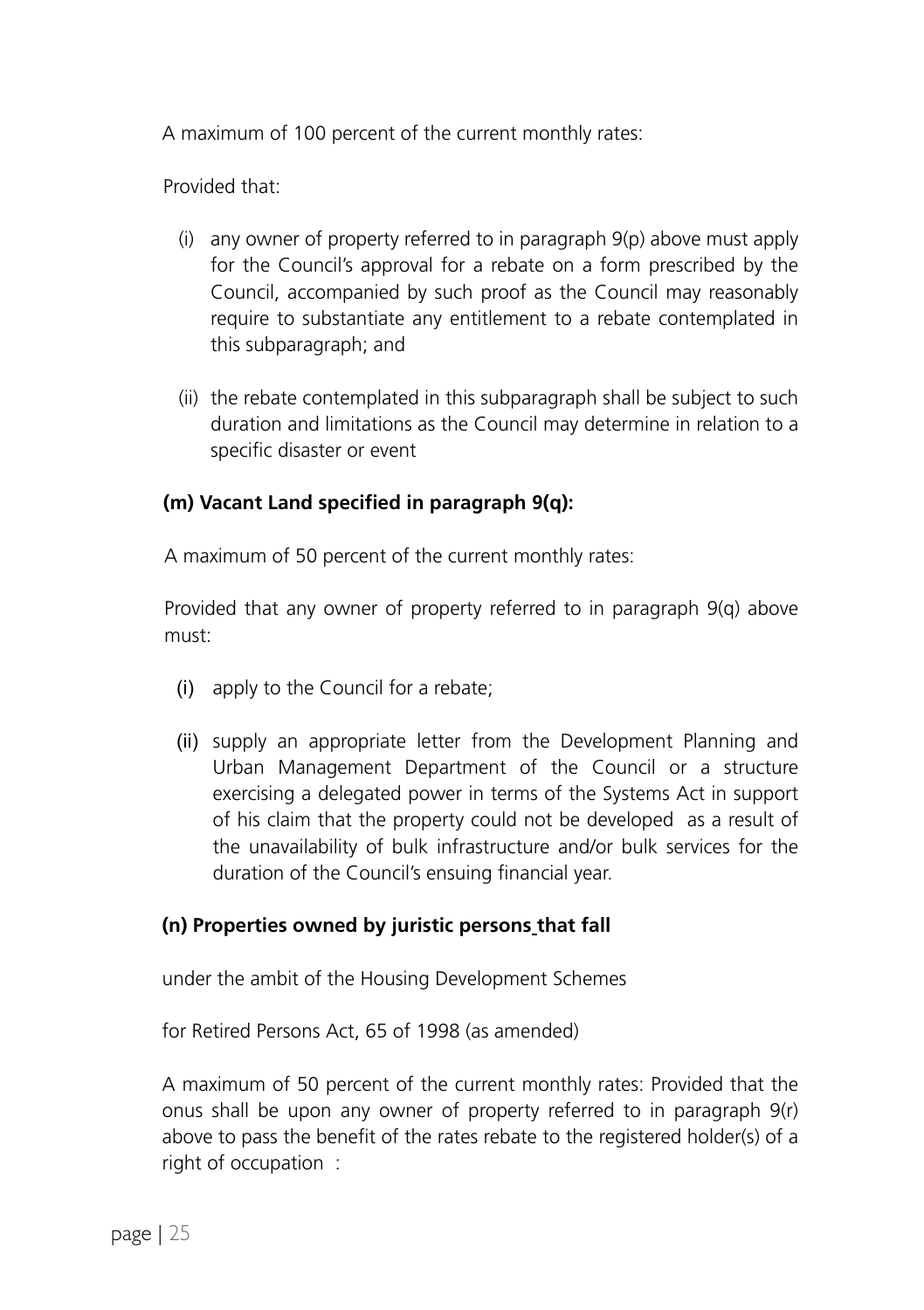- (5) Rebates shall be prioritised and calculated in the following manner:
	- a. Where a heritage site rebate is applicable to any particular category of ownership, such heritage site rebate will take precedence over the remaining rebates.
	- b. A remaining rebate will be calculated on the balance of rates payable after deduction of the heritage site rebate.
	- c. A Sectional Title rebate will rank second in order of precedence after the heritage site rebate has been applied.
- (6) The granting of rebates shall not allow a total rebate in excess of 100%.
- (7) The Council may, notwithstanding the extent of any rebate granted, resolve that all rateable property, including properties in respect of which 100% rebates are granted, shall be subject to the payment of such minimum property rate as the Council may determine from time to time during its annual budget process contemplated in section 12(2) of the Act.

### 11. CERTIFICATE OF OCCUPANCY

- (1) Prior to a residential property being eligible for a residential rate or a rebate, the property concerned must have been inspected by the Council and a Certificate of Occupancy must have been issued in respect thereof by the relevant Council Department concerned: Provided that owners of residential property who are in receipt of the residential rebate at 30 June 2008, do not have to submit a Certificate of Occupancy.
- (2) The onus of obtaining a Certificate of Occupancy shall rest with the owner of a property contemplated in subparagraph (1).
- (3) Where a Certificate of Occupancy or other proof as to the use of the property is submitted and found acceptable to the Council, any retrospective adjustment will be back dated no further than the date of inception of the prevailing General Valuation Roll.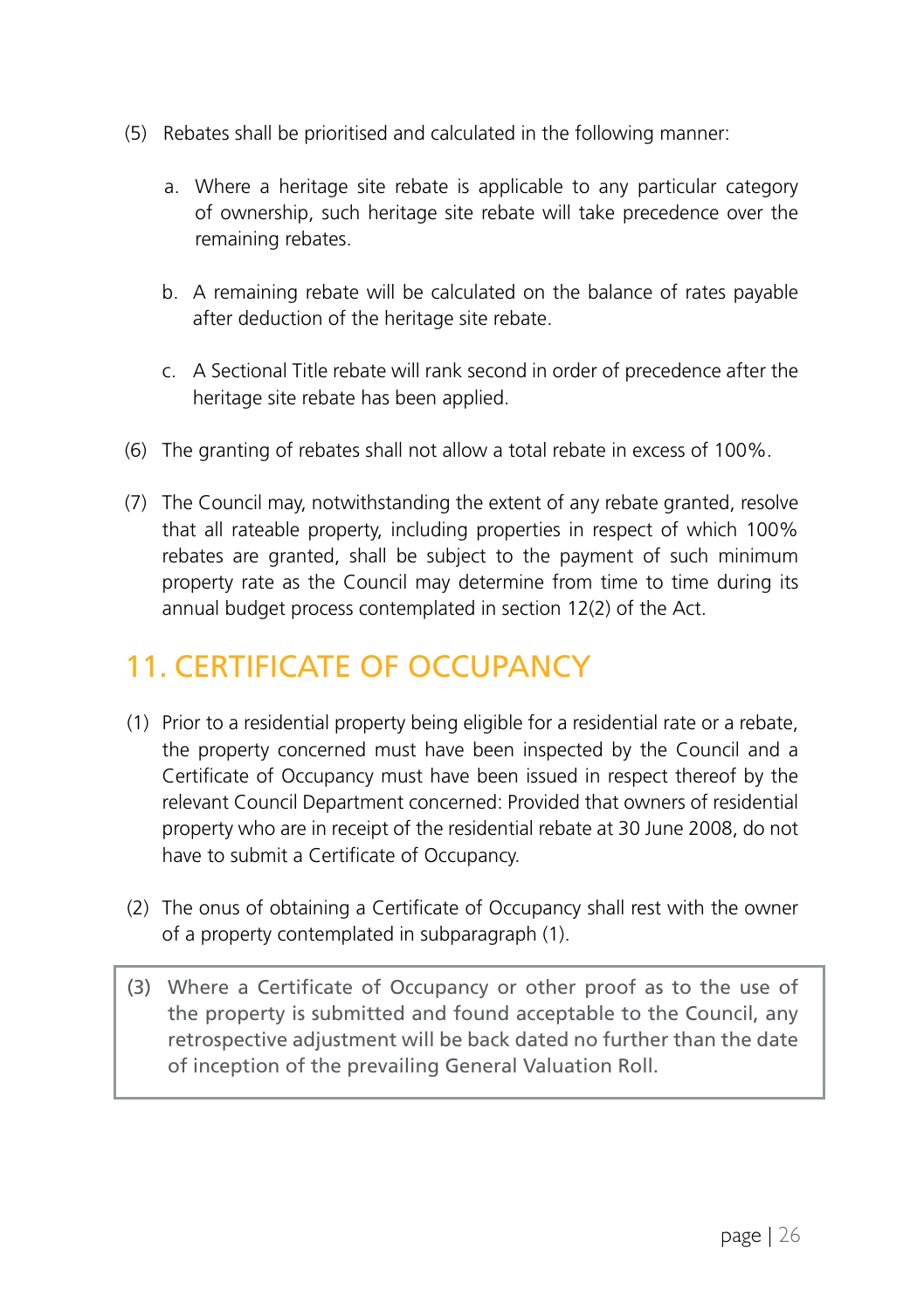### 12 SPECIAL RATING AREAS

- (1) The Council may, on receipt of an appropriate application and by resolution of the Council, determine an area or areas within the municipality as a special rating area or areas in the manner provided for in Section 22 of the Act, subject to such conditions it may deem necessary, and levy an additional rate on property in that area for the purpose of raising funds for improving or upgrading that area.
- (2) The determination of a special rating area must be consistent with the objectives of the integrated development plan of the Council.

### 13.COSTS AND BENEFITS RELATING TO REBATES AND PHASING IN

The cost to the Council of having granted measures contemplated in section 3(3)(e) of the Act, will vary annually and cannot be quantified in advance. Provision for these costs and benefits to the local community must be made in the annual operating estimates of the Council.

### 14 ILLEGAL USE OF PROPERTY

- (1) If a court order is issued against the owner of a residential property specified in paragraphs 7(b) and 7(c), resultant upon the illegal use thereof, any tariff lower in value than the tariff applicable to business, commercial and industrial in respect of the property concerned shall lapse with effect from the date of that order.
- (2) (a) The owner of property contemplated in sub paragraph (1) may, on a form prescribed by the Council, apply for the tariff lower in value than the tariff applicable to business, commercial and industrial to be reinstated.
	- (b) Such application must be accompanied by an affidavit by the owner confirming that the terms of the relevant court order have been complied with or that the property is being used in accordance with the rights accorded to that property in terms of the applicable Town Planning Scheme.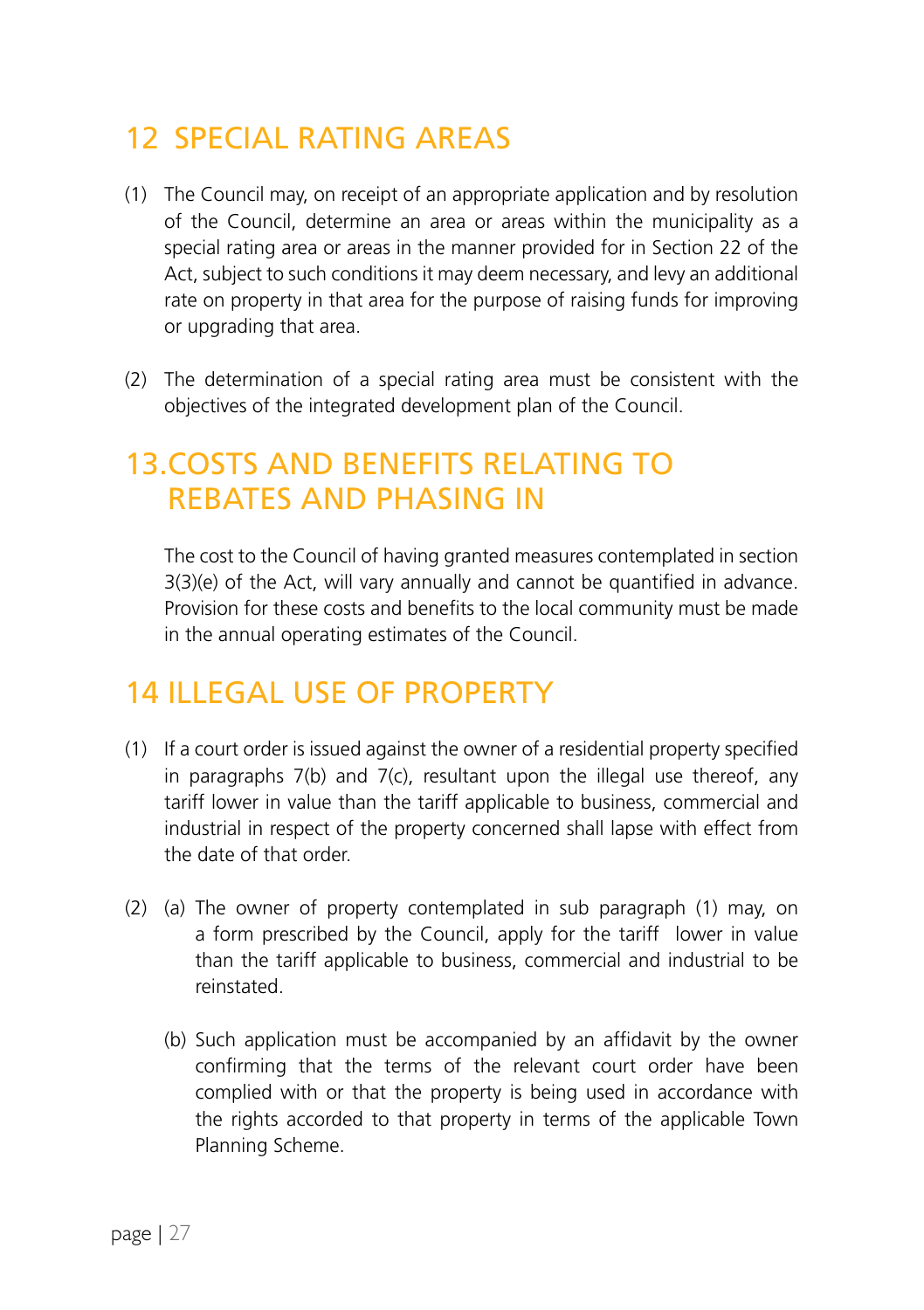(c) The tariff lower in value than the tariff applicable to business, commercial and industrial must on approval of an application in terms of subparagraph (a), be reinstated as from the date of such approval.

### 15 PHASING IN OF RATES ON NEWLY RATEABLE PROPERTY

The rates on newly rateable property, as defined in the Act, will be phased in as determined in section 21 of the Act.

### 16 LIABILITY FOR RATES

- (1) Property rates is a tax in terms of section 11 of the Prescription Act 68 of 1969 and the Council may recover rates in arrear for a period of up to 30 years.
- (2) On the basis that rates constitute taxation, there shall be no *quid pro quo*  between the ratepayer and the benefit received from the Council.
- (3) Rates-
	- (a) which are recovered by the Council on an annual or a monthly basis, are payable on or before the due date stipulated in the account sent to the ratepayer.
	- (b) are payable in full on or before the due date and interest will be charged on rates that are in arrears.
- (4) A ratepayer remains liable for the payment of the rates whether or not an account has been received and if an account has not been received, the onus shall be on the ratepayer concerned to establish the amount due for the rates and to pay that amount to the Council.
- (5) In the case of joint ownership of property, all the property owners are jointly and severally liable for the payment of rates and any interest charges thereon.
- (6) In respect of property that has been let by a ratepayer, the Council may recover unpaid rates from the tenant to the extent of any unpaid rental due to the ratepayer.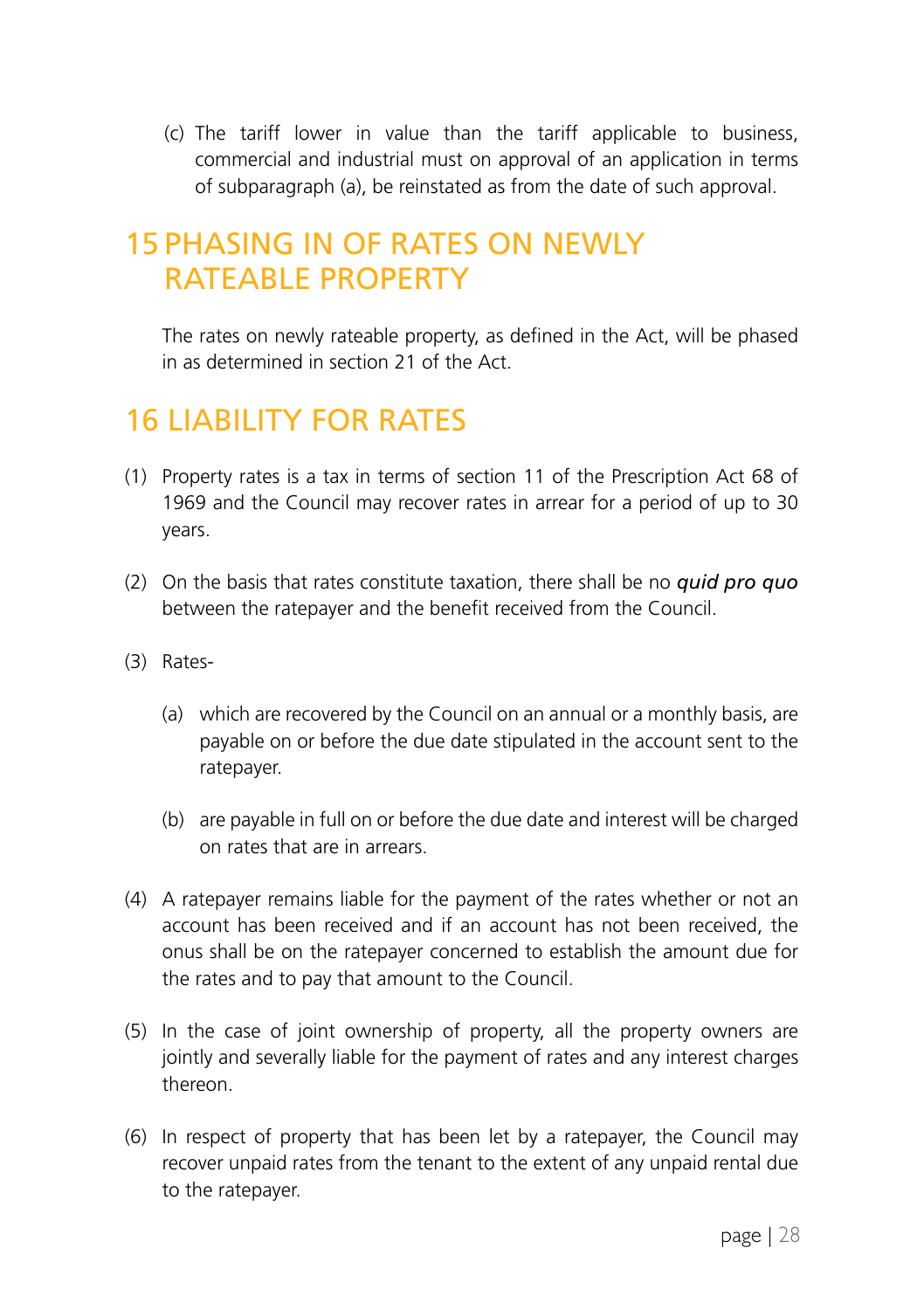- (7) The Council may recover unpaid rates from the agent of the ratepayer but only to the extent of the rental in respect of the property concerned received by the agent, less any commission due to the agent by the ratepayer.
- (8) A ratepayer that wishes to dispose of a property must comply with the provisions of section 118 of the Systems Act, which requires an advance payment of an amount to cover, *inter alia*, the rates due before a rates clearance certificate is issued, such payment to be calculated to cover a lead time as contemplated in the Systems Act.

### 17 DEALING WITH APPLICATIONS

The Council must consider every application in terms of this Policy within a reasonable time and may approve the application, subject to such conditions as the Council may deem appropriate under the circumstances, or refuse it.

### 18 INSPECTION OF AND OBJECTIONS TO AN ENTRY IN THE VALUATION ROLL

- (1) Once the Council has given notice that the valuation roll is open for public inspection, any person may within the inspection period, inspect the roll and may lodge an objection with the Municipal Manager against any matter reflected in the roll or omitted from the roll.
- (2) Objections must be in relation to a specific property.
- (3) The lodging of an objection shall not defer liability for the payment of rates.
- (4) All objections received shall be dealt with in the manner prescribed in the Act.

### 19. PUBLICATION OF RESOLUTIONS LEVYING RATES

(1) After a resolution to levy a rate as contemplated in section 14(1) of the Act has been adopted, the City Manager shall in the advertisement contemplated in section 14(3)(b) of the Act, state that any person who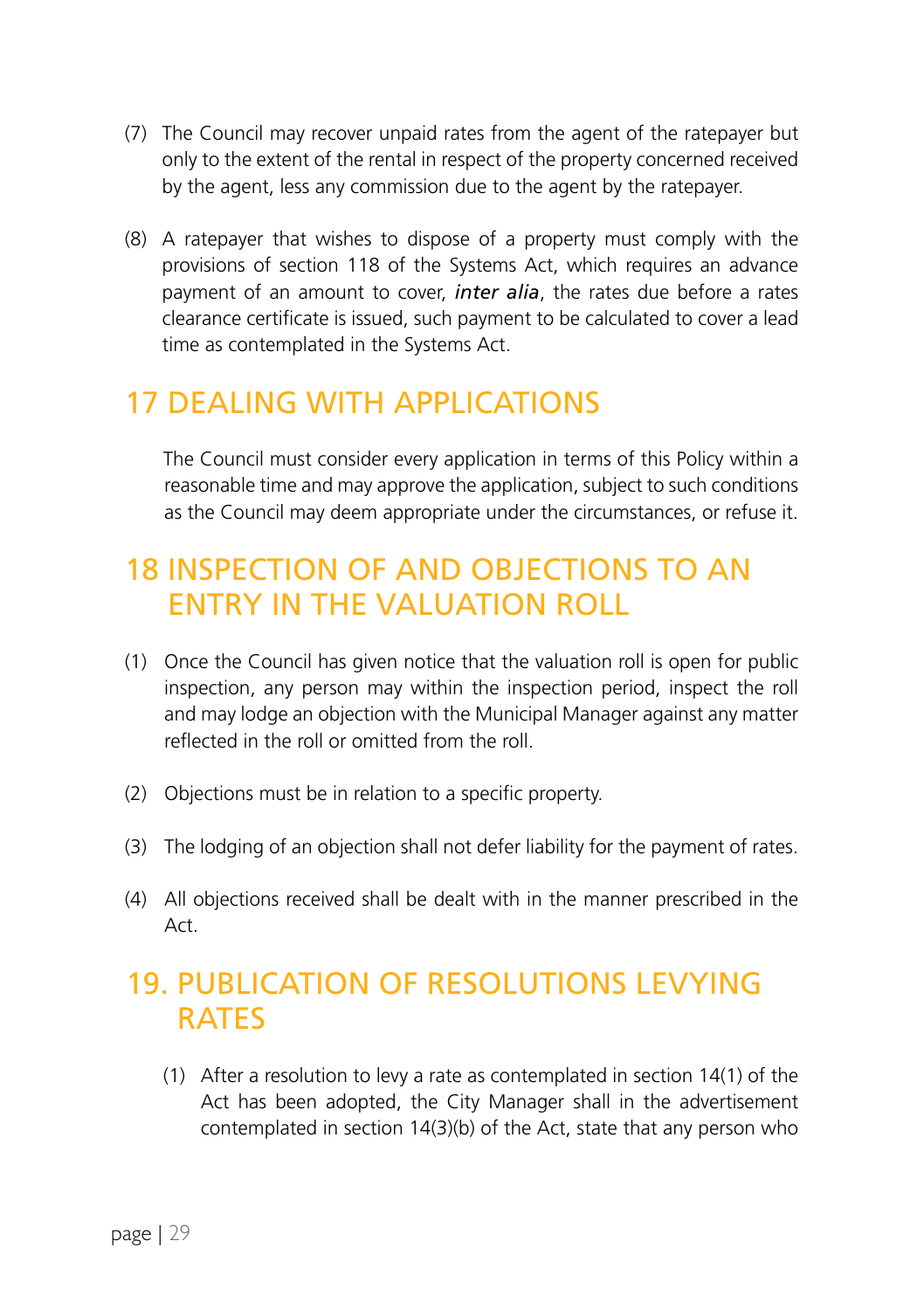desires to comment on or object to the rate so levied, shall do so in writing within the period of 30 days contemplated in section 14(3)(a) of the Act.

- (2) Where-
	- (a) no objection is lodged within the period referred to in subparagraph (1), the rate so levied shall come into operation on the date determined by the Council at the time when the resolution contemplated in section 14(1) of the Act was adopted;
	- (b) an objection is lodged or comments provided within the period referred to in subparagraph (1), the Council shall consider such objections and/ or comments and may amend or withdraw the resolution adopted in terms of section 4(1) of the Act and may determine a date other than the date contemplated in subparagraph (a) on which the determination or amendment shall come into operation.

### 20 CONCLUSION

- (1) Rates constitute the principle source of revenue for the funding of those municipal services where the benefit is shared by the local community and does not accrue to any individual person or ratepayer.
- (2) The preservation of rating as the local tax base is a precondition for the autonomy of local government and it is for this reason that it is incumbent upon all ratepayers to honour their obligations to their municipal Council.